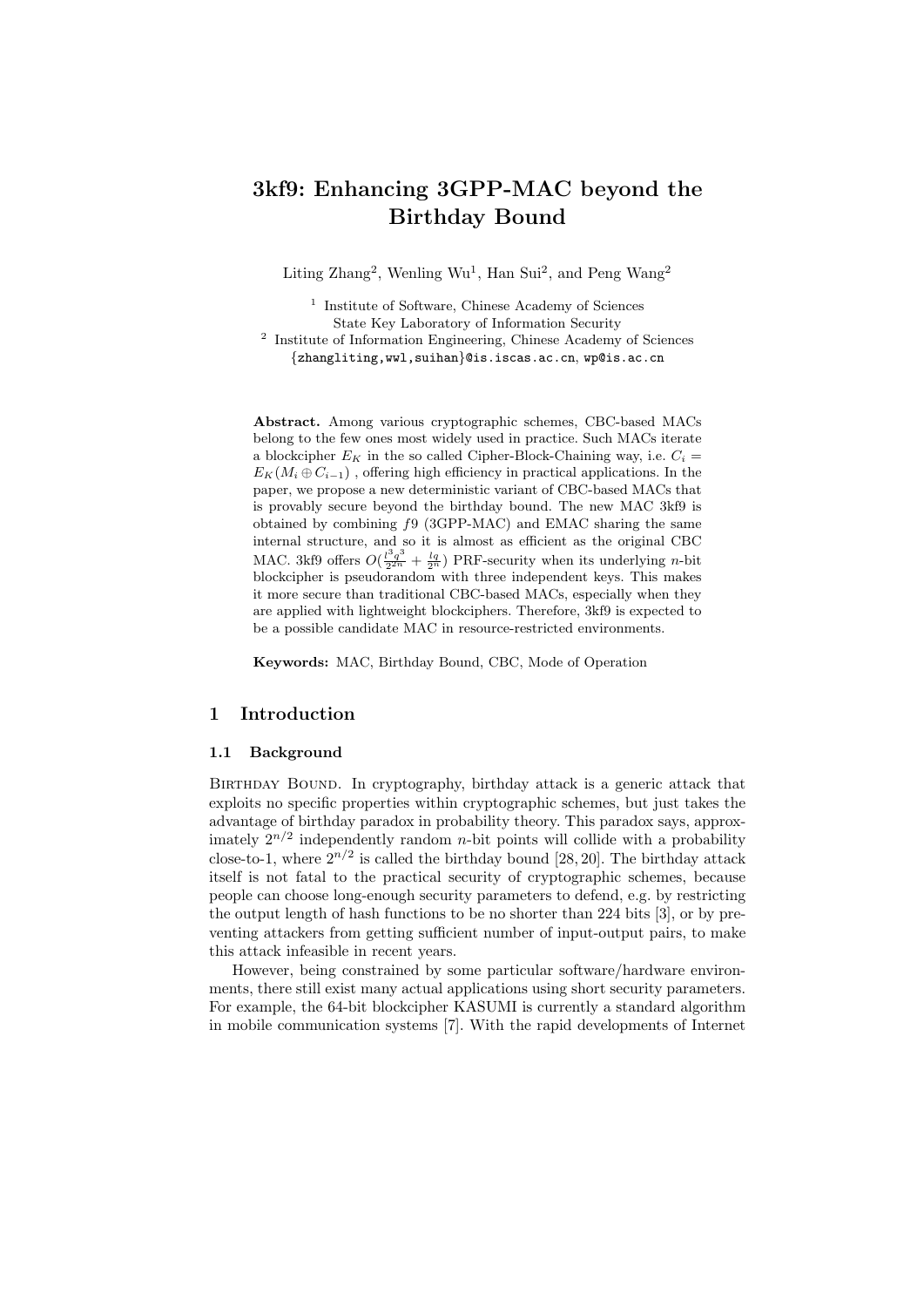of Things, several lightweight primitives have been proposed in recent years, e.g. present and PHOTON [11, 14]. These algorithms take small-size internal states and output values, usually are much easier to be realized in software and require smaller area in hardware, offering better performance than normal-size ones. Unfortunately, their small sizes imply vulnerability when they are used with traditional modes of operation, most of which are only secure within the birthday bound [19, 2]. To ensure practical security in such cases, those modes have to be combined with stateful or random values, or to limit the lengths of their input messages, or to update secret keys frequently, resulting in inconveniences and security risks if misused.

MAC. Message Authentication Code is a widely-used cryptographic scheme for data integrity protection and data origin authentication. Practical applications usually require them to be not only secure (outputting unpredictable tags for new messages) but also efficient. A common way to design a MAC algorithm is to iterate a blockcipher  $E : \mathcal{K}_E \times \{0,1\}^n \to \{0,1\}^n$  in the Cipher-Block-Chaining (CBC) manner. That is, in each step, a new chaining value  $C_i$  is obtained by encrypting the XOR result of the current message block  $M_i$  and the previous chaining value  $C_{i-1}$ , i.e.  $C_i = E_K(M_i \oplus C_{i-1})$ . The CBC structure is so common in the design of many cryptographic schemes that it has been considerably studied for many years [8, 27, 9, 16, 24].

Up to now, many excellent CBC-based MACs have been proposed, e.g. EMAC, XCBC, OMAC, CMAC and GCBC [27, 9, 16, 4, 24]. Besides, PMAC takes a fully parallelizable construction and can offer extremely high speed in parallel environments [10]. All of the above MAC algorithms are deterministic (needing no stateful or random values), and provably secure when their underlying blockcipher is assumed to be a pseudorandom permutation (PRP). However, their security bounds all fall within the birthday bound, and can not be further improved because there exist birthday attacks on them, i.e. the birthday bound is tight for them [19, 2].

There are also a few CBC-based MACs with provable security beyond the birthday bound. For example, RMAC replaces the second key in EMAC by XORing its first key and a random value [18, 2], and MAC-R1 and MAC-R2 inject *n*-bit randomness into the internal states of CBC-based MACs [23]. Obviously, their high security relies on not only the PRP security of blockciphers but also the randomness of the injected values.

In fact, all the deterministic blockcipher-based MACs fall within the birthday bound until Yasuda shows algorithm 6 in the ISO standard is an exception, conditioned on some restrictions on messages [1, 30]. In the same paper, Yasuda also introduces SUM-ECBC to reduce the key size in algorithm 6, by XORing the results from two CBC-based MACs, providing half of the efficiency that normal CBC-based MACs offer in serial implementations (rate  $2<sup>3</sup>$ ). On the other hand, Dodis and Steinberger build a MAC from unpredictable blockciphers, with

<sup>&</sup>lt;sup>3</sup> For each message of *l* blocks long, it has to call the underlying blockcipher roughly 2*l* times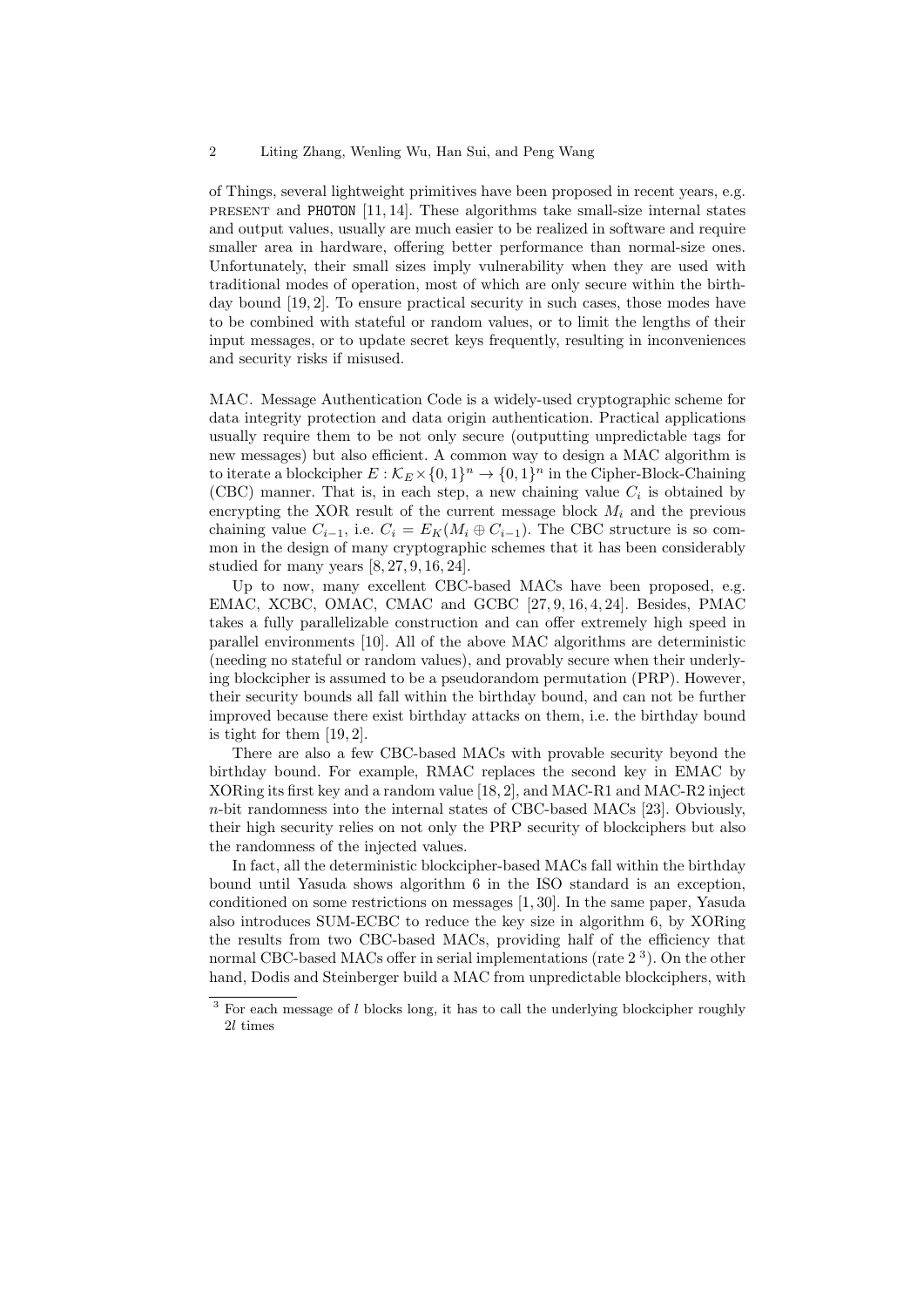security beyond the birthday bound, but pay by very high efficiency cost [12]. Very recently, Yasuda proposes PMAC Plus that improves PMAC beyond the birthday bound [31]. By pre-calculating sufficiently large number (as many as the number of message blocks) of masks, this MAC would provide high efficiency due to the fully parallelizable structure in PMAC and rate-1 design.

3GPP-MAC. To promote the global system for mobile communications, the 3rd Generation Partnership Project (3GPP) proposes f9 as its first MAC algorithm, which is based on blockcipher KASUMI and produces 32-bit tags [6]. *f*9 inherits the structure of original CBC MAC, but in the end encrypts the sum of all chaining values, other than the last chaining value, to obtain the tag. The analysis for *f*9 tends to be tough due to this particular feature [17]. Knudsen and Mitchell are the first to give birthday attacks on  $f$ 9, which need  $2^{(n+1)/2}$ known (Message, MAC) pairs and  $2^{n/2+1}$  chosen (Message, MAC) pairs to make a forgery against *f*9 without truncations [20]. Then, Iwata and Kohno proved that when KASUMI is secure against a special kind of related-key attacks (RK-PRP), a generalized version of *f*9 (named with *f*9 *′* ) is PRF-secure within the birthday bound [15]. This implies the previous birthday attack is the best one without knowledge of internal information.

Despite the fact that the birthday attacks on MACs need on-line invocations, making it much more harder than those on hash functions (needing only offline computations), people still take several countermeasures for large enough security margin. For example, in the practical applications of *f*9, it has been demanded that each message should be prepended with a fresh value, the length of messages should be no longer than 20000 bits, the secret key should be changed after each invocation, and the outputs should be truncated [5, 6].

#### **1.2 Our Work**

In this paper, we attempt to design a rate-1 CBC-based MAC with provable security beyond the birthday bound. A direct application of such a scheme is to enforce the security level of current CBC-based MACs, especially in the situations where small-size (lightweight) blockciphers are used, e.g. 3GPP and smart cards. Another application is to make it serve as a highly-secure pseudorandom number generator for various protocols, which therefore would improve the security level of the latter.

To do this, stateful or random values (e.g. counter, fresh) can help, but we would not consider them for practical convenience. Another possible way is to enlarge the size of internal states but still output normal-size tags. As for CBC-based MACs, however, their internal states have the same size as their underlying blockcipher, so one may want to use a large-size blockcipher in CBCbased MACs and truncate their outputs. Unfortunately, the efficiency of such a solution will not be satisfying, because a large-size blockcipher usually runs no faster than a small-size one, not to mention many other costs, e.g. memory and area requirements.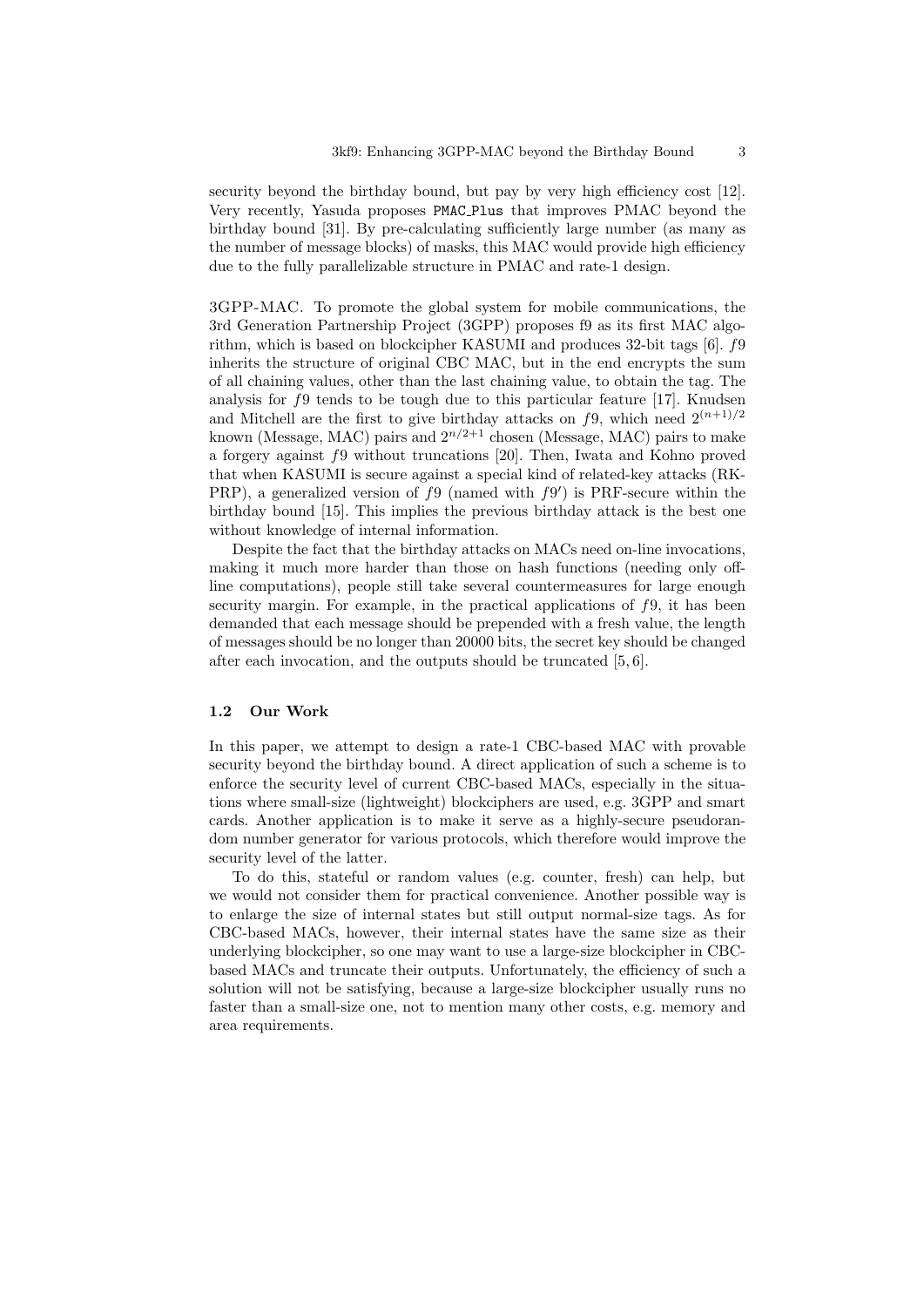Our starting point is *f*9, in favor of its double-blocksize internal states providing a possible chance to resist the birthday attacks. Inspired by the design of SUM-ECBC and PMAC Plus, we append one more blockcipher invocation to the end of the *f*9 structure, as illustrated in Fig. 1. The resulting MAC is named with 3kf9, for it enhances *f*9 and needs three independent keys. From another point of view, it is also an extension of EMAC [27], ignoring  $E_{K_3}$  and the last XOR operation.



**Fig. 1. Illustration of 3kf9**

When authenticating messages, 3kf9 can start to work without stateful values or message length information (on-line), requires no pre-computation and only two block-size memory for internal states, besides those for its underlying blockcipher. Specially, it needs no multiplications, comparing with PMAC Plus. Therefore, 3kf9 will provide high efficiency in serial implementations.

A more detailed comparison with related MACs is given in Table 1.

|                                             |             |                | key size rate structure multi. |                  | upper bounds                                                           | $bBB.$ <sup>a</sup> | Ref.                                                                                                                                                                                                                                                       |
|---------------------------------------------|-------------|----------------|--------------------------------|------------------|------------------------------------------------------------------------|---------------------|------------------------------------------------------------------------------------------------------------------------------------------------------------------------------------------------------------------------------------------------------------|
| Alg. 6 in ISO std. <sup>b</sup><br>SUM-ECBC | 6k<br>4k    | $\overline{2}$ | CBC                            | none             | $O(\frac{l^4q^3}{2^{2n}})$ or<br>restricted $O(\frac{l^3q^3}{2^{2n}})$ | conditional         | $[1] % \includegraphics[width=0.9\columnwidth]{figures/fig_10.pdf} \caption{The graph $\mathcal{N}_1$ is a function of the number of~\textit{N}_1$ (left) and the number of~\textit{N}_2$ (right) are shown in \cite{N}_1$ (right).} \label{fig:1}$<br> 30 |
| PMAC_Plus<br>3kf9                           | 3k          |                | $\frac{parallel}{CBC}$         | $ 4l-1 $<br>none | $O(\frac{l^3q^3}{22n}+\frac{lq}{2n})$                                  | yes                 | $\left[31\right]$<br>This Work                                                                                                                                                                                                                             |
| f9<br><b>EMAC</b>                           | $k^c$<br>2k |                | CBC                            | none             | $O(\frac{l^2q^2}{2n})$                                                 | $\mathbf{n}$        | $\left\lceil 15 \right\rceil$<br>$[27]$                                                                                                                                                                                                                    |

**Table 1.** Comparison among 3kf9 and its related deterministic MACs.

<sup>a</sup> bBB stands for "beyond the Birthday Bound".

<sup>b</sup> It has been removed from the latest version ISO/IEC 9797-1:2011.

<sup>c</sup> Its second key is obtained by  $K_2 = K_1 \oplus KM$ , where KM is a non-zero *k*-bit value.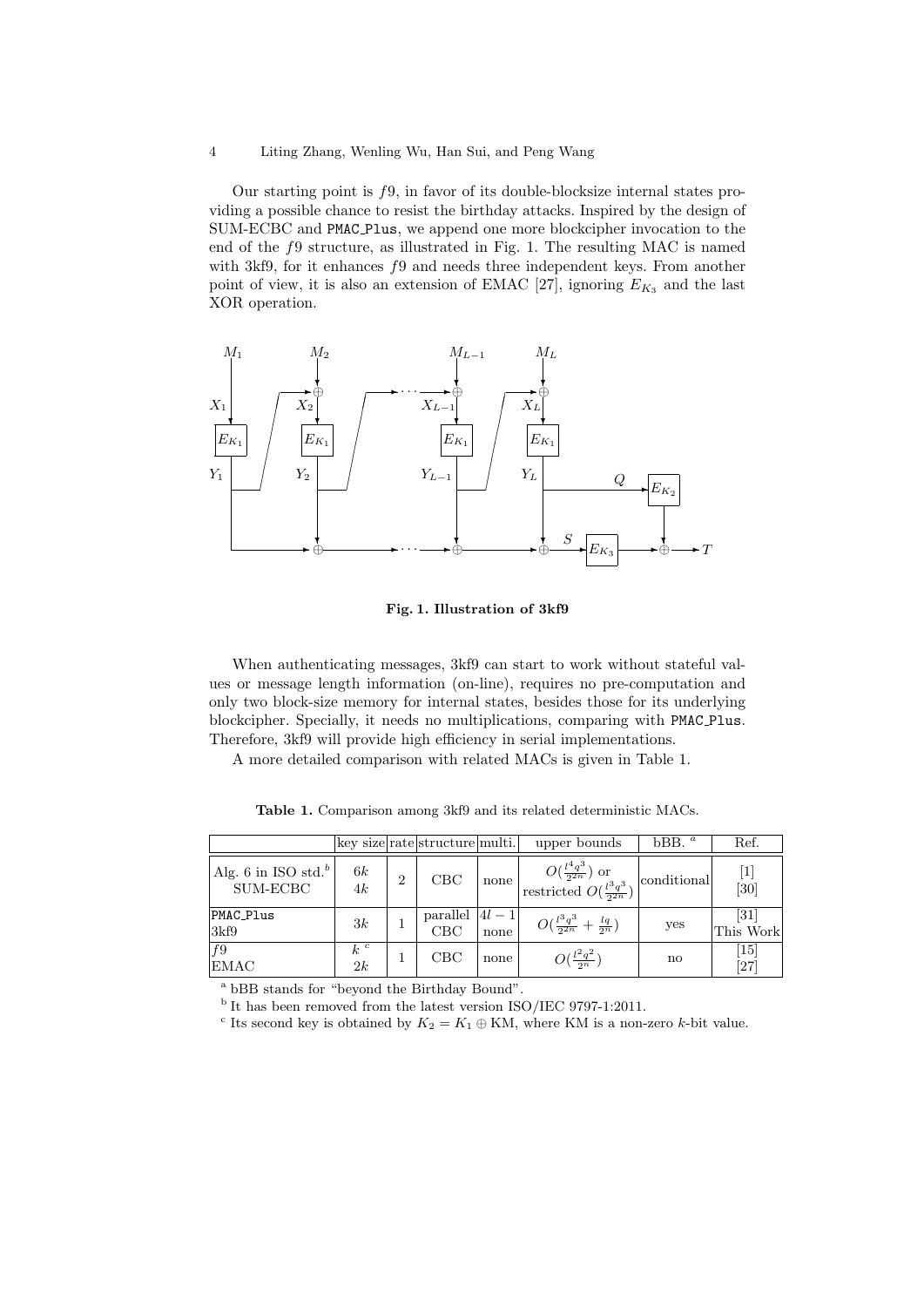#### **1.3 Organization.**

The rest of this paper is organized as follows. Section 2 introduces necessary symbols and 3kf9 specification. Section 3 gives our provable security analysis for 3kf9, including security definitions, the main result and its proof. The proof will be completed in Section 4. In Section 5, we give some suggestions for practical usages of 3kf9. Finally, we conclude this work in Section 6.

## **2 Symbols and Specification**

 $\{0,1\}$ <sup>n</sup> is the set of all *n*-bit strings and  $\{0,1\}$ <sup>\*</sup> is the set of all strings. For strings  $a, b \in \{0, 1\}^*,$  *a*<sup>|</sup>|*b* is a concatenation of *a* and *b*, and *|a|* is its length in bits. If *a, b* have equal lengths then  $a \oplus b$  is their bitwise XOR. Denote Perm $(n)$  and Rand $(n, n)$  as the sets of all permutations and functions over  $\{0, 1\}^n$  respectively. Rand(\*, n) stands for the set of all functions whose range belongs to  $\{0,1\}$ <sup>n</sup>. If *A* is a set, then  $#A$  denotes the size of set *A*, and  $x \stackrel{\$}{\leftarrow} A$  means that *x* is chosen from set *A* uniformly at random.

A message *M* can be alternatively seen as a bit string  $M \in \{0,1\}^*$ . Then, by  $M \leftarrow M||10^{n-1-|M|}$  mod *n* we mean we append a single bit "1" to the end of *M*, followed by as many as  $n-1-|M|$  mod *n* bit "0"s such that the length of the padded string is a multiple of *n*. For any such string  $M(|M| = nL)$ ,  $M_1M_2 \cdots M_L \leftarrow$  **Partition**(*M*) means we break *M* into *L* successive *n*-bit blocks such that  $M_1||M_2||\cdots||M_L = M$ .

## **MAC Algorithm** 3kf9[*E*]

 $\mathbf{Input:} \ K_1, K_2, K_3 \overset{\$}{\leftarrow} \mathcal{K}, \ M \in \{0,1\}^*$ **Output:**  $T ∈ {0, 1}^n$ 01.  $M \leftarrow M||10^{n-1-|M|}$  mod *n* 02.  $M_1M_2\cdots M_L \leftarrow$  **Partition**(*M*) 03.  $S \leftarrow 0^n$ 04.  $Y_0 \leftarrow 0^n$ 05. **for**  $l \leftarrow 1$  **to**  $L$  **do** 06.  $X_l \leftarrow Y_{l-1} \oplus M_l$ <br>07.  $Y_l \leftarrow E_{K_l}(X_l)$ 07.  $Y_l \leftarrow E_{K_1}(X_l)$ 08.  $S \leftarrow S \oplus Y_l$ 09. **end for** 10. *T* ←  $E_{K_2}(Y_L) \oplus E_{K_3}(S)$ 11. **return** *T*



For any message  $M \in \{0,1\}^*$ , 3kf9 takes a blockcipher  $E : \mathcal{K}_E \times \{0,1\}^n \to$  $\{0,1\}$ <sup>n</sup> as its underlying primitive, calling it iteratively as specified in Fig. 2 to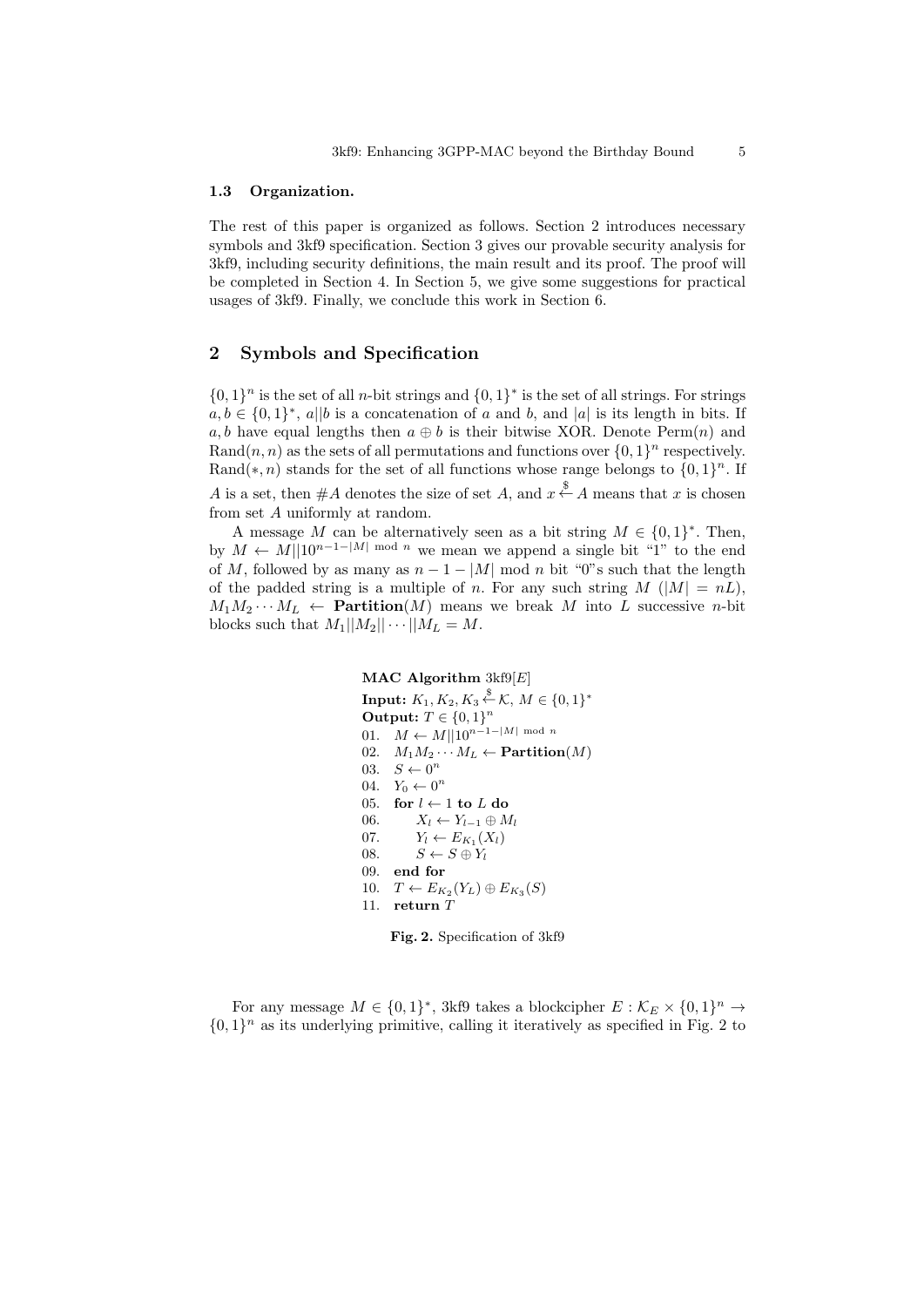deal with *M*, and finally outputs  $T \in \{0,1\}^n$  as a tag. If necessary, *T* can be truncated to be of some particular length less than *n*.

3kf9 needs three keys  $K_1, K_2$  and  $K_3$ , each of which should be independently selected from  $K = \mathcal{K}_E$  uniformly at random. We use  $3kf9[E_{K_1}, E_{K_2}, E_{K_3}]$  to stand for this MAC algorithm and we also write it as 3kf9[*E*] for short.

## **3 Security Proof**

#### **3.1 Security Definitions**

W need to introduce PRP/PRF definitions here, which are frequently used in the analysis of modes of operation for blockciphers [8, 27, 9, 16, 24].

These two definitions focus on the randomness of a keyed function  $f_K$ , which is selected from a function family  $f : \mathcal{K}_f \times \{0,1\}^* \to \{0,1\}^n$  by selecting a random key  $K$ . To measure its randomness,  $f_K$  is compared with a random function  $R \stackrel{\$}{\leftarrow} \text{Rand}(*, n)$  (or a random permutation  $P \stackrel{\$}{\leftarrow} \text{Perm}(n)$  if *f* consists of only permutations).

The comparison is done as, informally, allowing adversaries (without knowing  $K$ ) to query an oracle, which is either  $f_K$  or  $R$  with equal probability. The oracle will answer with the corresponding outputs. After some number of queries, the adversaries are asked to tell what the oracle is. The precise definition is given by

$$
\begin{cases}\n\mathbf{Adv}^{\text{prf}}_{f}(\mathcal{A}) \stackrel{\text{def}}{=} |\Pr[K \stackrel{\$}{\leftarrow} \mathcal{K}_{f} : \mathcal{A}^{f_{K}(\cdot)} = 1] - \Pr[R \stackrel{\$}{\leftarrow} \text{Rand}(*, n) : \mathcal{A}^{R(\cdot)} = 1]|, \\
\mathbf{Adv}^{\text{prf}}_{f}(t, q, \mu) \stackrel{\text{def}}{=} \max_{\mathcal{A}} \{\mathbf{Adv}^{\text{prf}}_{f}(\mathcal{A})\}, \\
\mathbf{Adv}^{\text{prp}}_{f}(\mathcal{A}) \stackrel{\text{def}}{=} |\Pr[K \stackrel{\$}{\leftarrow} \mathcal{K}_{f} : \mathcal{A}^{f_{K}(\cdot)} = 1] - \Pr[P \stackrel{\$}{\leftarrow} \text{Perm}(n) : \mathcal{A}^{P(\cdot)} = 1]|, \\
\mathbf{Adv}^{\text{prp}}_{f}(t, q, \mu) \stackrel{\text{def}}{=} \max_{\mathcal{A}} \{\mathbf{Adv}^{\text{prp}}_{f}(\mathcal{A})\},\n\end{cases}
$$

and the maximum is over all adversaries taking time at most *t*, making oracle queries at most *q*, whose total length is at most  $\mu$  bits. If  $\mathbf{Adv}^{\text{prf}}_f(t, q, \mu)$  (or  $\mathbf{Adv}_{f}^{\text{prp}}(t, q, \mu)$  is sufficiently small, we say function family f is a pseudorandom function (PRF) (or a pseudorandom permutation (PRP)).

It has been proved that a PRF is a secure MAC [8].

#### **3.2 Main Results**

Let  $3kf9[P_1, P_2, P_3]$  stand for  $3kf9[E_{K_1}, E_{K_2}, E_{K_3}]$  when blockcipher  $E$  with three independent keys are replaced by three independently random permutations  $P_1$ , *P*<sup>2</sup> and *P*3, and we further write it as 3kf9[*P*] for simplicity. Then, the following theorem says that  $3kf9[P]$  is a PRF with an upper bound beyond the birthday bound.

**Theorem 1 (Main Theorem).** *For any computationally unbounded adversary A, after querying the oracle q times, with each query no longer than l*max *blocks, its advantage to distinguish*  $3kf9[P]$  *from a random function*  $R \stackrel{\$}{\leftarrow} \text{Rand}(*, n)$  *is upper bounded by*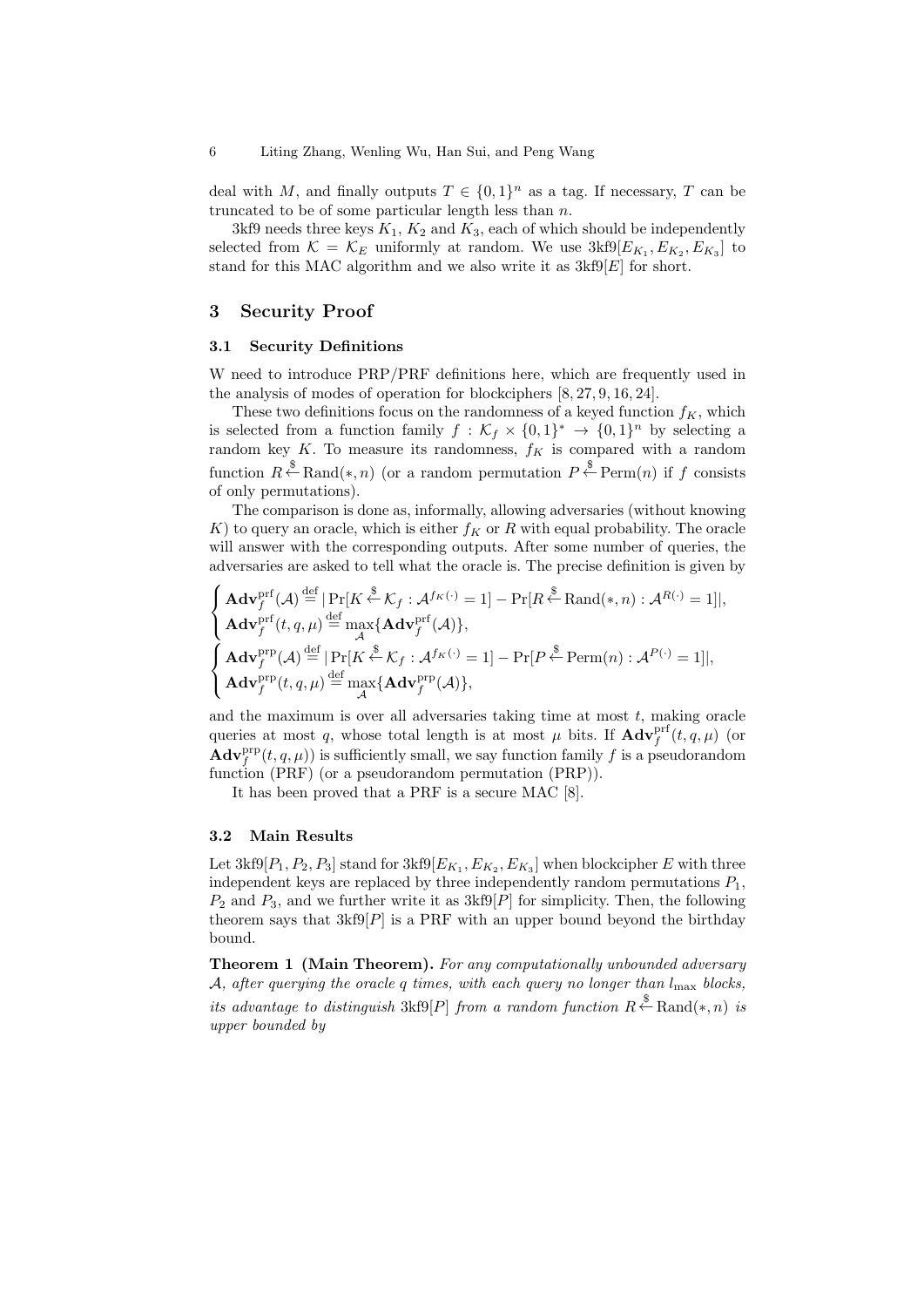$|\Pr[\mathcal{A}^{3k f 9[P]} = 1] - \Pr[\mathcal{A}^R = 1]| \leq \frac{q l_{\max} + q}{2^{n-2}} + \frac{2q^3 l_{\max}^3 + q^3 l_{\max}^2 + 2q^3 l_{\max} + 2q^3}{2^{2n-1}}$  $rac{\max + 2q}{2^{2n-1}}$  *i*<sub>max</sub> + 2*y*<sub>1</sub>.

We conclude this theorem by the "coefficient H technique" initially proposed by Patarin [25, 26]. This method is a useful tool for proving pseudorandom properties of blockcipher structures and modes of operation, and it has been frequently used before [25, 13, 16, 24].

To simplify our proof, we also adopt the framework used in the proofs for SUM-ECBC and PMAC Plus [30, 31], which separates the inputs to  $P_2$  and  $P_3$ into four cases. Taking advantage of some known results for CBC structure, *f*9 and sum of PRPs [9, 15, 22], the first three cases can be easily upper bounded. For the last case, we prove it by Lemma 1 in the next section.

*Proof.* Since  $A$  is computationally unbounded, w.l.o.g. we assume  $A$  is a deterministic algorithm, otherwise we can maximize *A* by running it over all possible cases and choose the most powerful one. Based on this, the *i*-th query  $M^{i} \notin \{M^{1}, M^{2}, \cdots, M^{i-1}\}\$  *A* would make is fully determined by the previous  $i-1$  input-output pairs  $(M^1, T^1)$ ,  $(M^2, T^2)$ ,  $\cdots$ ,  $(M^{i-1}, T^{i-1})$ . Then, if we fix  $\overrightarrow{T} = (T^1, T^2, \cdots, T^q)$ , we know

- all *A*'s queries are uniquely determined,

- the number of queries *q* is uniquely determined, and

- the output of *A* (0 or 1) is uniquely determined.

Denote Tset<sub>1</sub> =  $\{(T^1, T^2, \dots, T^q)\}$  is the set that contains all *q*-tuple  $\overrightarrow{T}$  =  $(T^1, T^2, \dots, T^q)$  such that *A* outputs 1, and  $N = \text{\#Tset}_1$ . Then we have

*Evaluation for random function R.*

$$
\Pr[\mathcal{A}^R = 1] = \sum_{\overrightarrow{T} \in \text{Test}_1} \Pr[R(M^i) = T^i, i = 1, 2, \cdots, q] = \frac{N}{2^{qn}}.
$$

*Evaluation for* 3kf9[*P*]*.*

$$
\Pr[\mathcal{A}^{3k\mathfrak{B}[P]} = 1]
$$
  
= 
$$
\sum_{\overrightarrow{T} \in \text{Test}_1} \Pr[3k\mathfrak{B}[P](M^i) = T^i, i = 1, 2, \cdots, q]
$$
  

$$
\geq \sum_{\overrightarrow{T} \in \text{Test}_1} (\Pr[3k\mathfrak{B}[P] \text{ outputs } q \text{ random values}] \times (\frac{1}{2^n})^q)
$$
  
= 
$$
\frac{N}{2^{qn}} \times \Pr[3k\mathfrak{B}[P] \text{ outputs } q \text{ random values}]. \tag{1}
$$

Denote  $\text{CBC}[P_1]$  as the internal structure of  $3kf9[P]$ , i.e.  $(Q, S) \leftarrow \text{CBC}[P_1](M)$ , and  $3kf9[P](M) = P_2(Q) \oplus P_3(S) = T$ , as in Fig. 1. In the following analysis, we do step by step for each  $i = 1, 2, \dots, q$ . Suppose in the previous  $i - 1$ queries, the *i* − 1 outputs  $T^1, T^2, \cdots, T^{i-1}$  are independently random values. Let Domain $[P_2] = \{Q^1, Q^2, \cdots, Q^{i-1}\}\$ and Domain $[P_3] = \{S^1, S^2, \cdots, S^{i-1}\}\$ . Then, for the *i*-th query  $M^i$ , its corresponding  $(Q^i, S^i) \leftarrow \underline{\text{CBC}}[P_1](M^i)$  will definitely fall into one of the following four cases,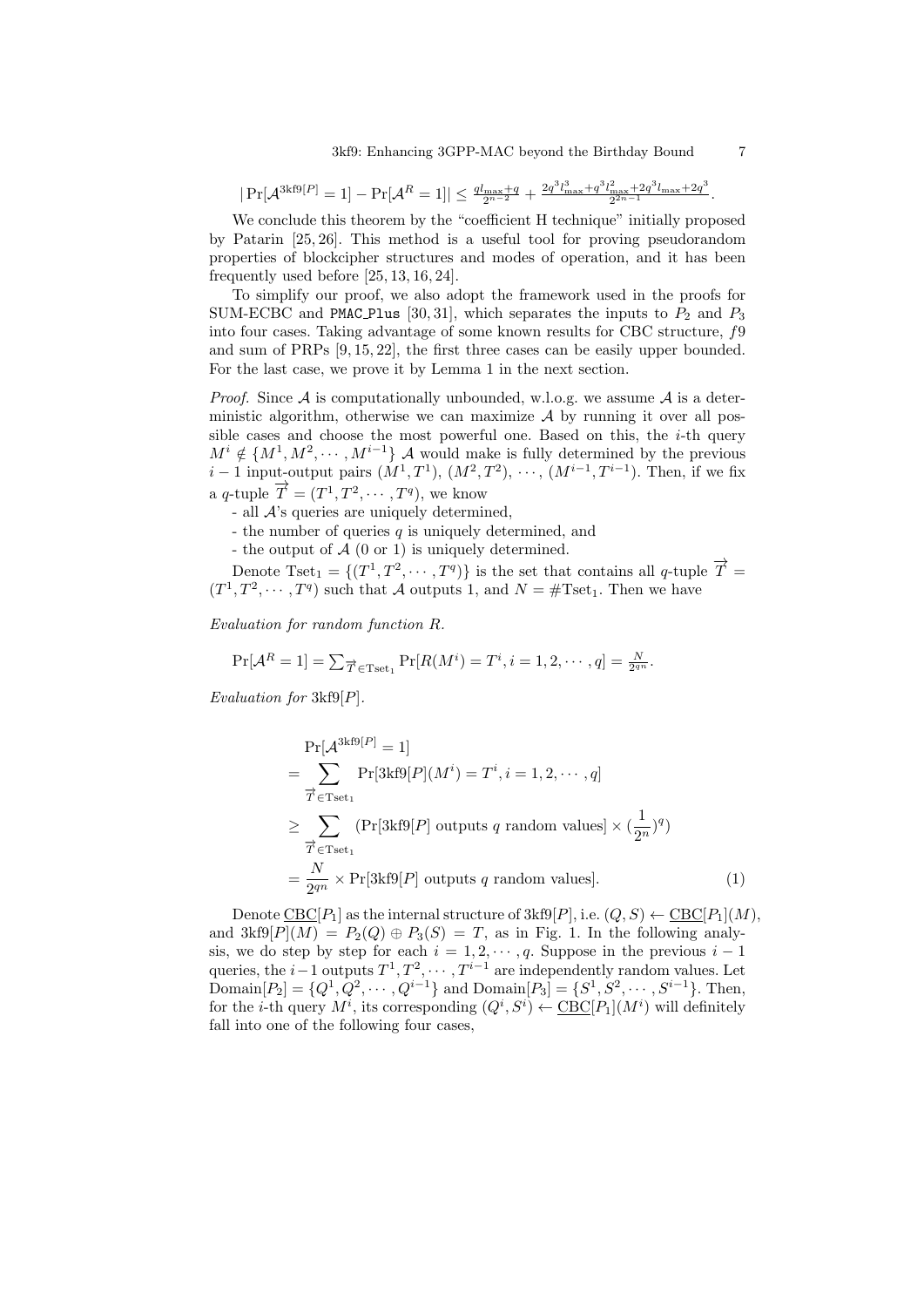Case A:  $Q^i \in \text{Domain}[P_2]$  and  $S^i \notin \text{Domain}[P_3]$ ,

Case B:  $Q^i \notin \text{Domain}[P_2]$  and  $S^i \in \text{Domain}[P_3]$ ,

Case C:  $Q^i \notin \text{Domain}[P_2]$  and  $S^i \notin \text{Domain}[P_3]$ ,

Case D:  $Q^i \in \text{Domain}[P_2]$  and  $S^i \in \text{Domain}[P_3]$ .

For Case A, Black and Rogaway have shown that the probability for any two messages to collide in CBC structure (with an independent ending blockcipher invocation, e.g. EMAC, ECBC) is upper bounded by the birthday bound, i.e.  $Pr[Q^j = Q^i] \leq \frac{4(l_{\text{max}}+1)^2}{2^n}$  (See Lemma 3 in [9]). In such a case, we still have randomness for  $T^i = P_2(Q^i) \oplus P_3(S^i)$  because  $S^i \notin \text{Domain}[P_3]$  and we can do lazy sampling  $P_3(S^i)$ . Since at this moment  $\#\text{Domain}[P_3] \leq i-1$ , the advantage to distinguish  $P_3(S^i)$  from a random value  $r \stackrel{\$}{\leftarrow} \{0,1\}^n$  is no more than  $\frac{i-1}{2^n}$ . Then, the advantage to distinguish  $T^i$  from  $r$  is upper bounded by  $\binom{i-1}{1} \frac{4(l_{\max}+1)^2}{2^n} \times \frac{i-1}{2^n}$ .

For Case B, Iwata and Kohno have pointed out that the probability for any two messages to collide in *f*9 (with an independent ending block cipher invocation) is also upper bounded by the birthday bound, i.e.  $Pr[S^j = S^i] \leq$  $\frac{(2l_{\max}+2)^2+2^2}{2^{n+1}}=\frac{2l_{\max}^2+4l_{\max}+4}{2^n}$  (See Lemma B.1 in [15], and note that we apply  $\sigma \leq 2l_{\text{max}} + 2$  and  $q = 2$  here). Then, by lazy sampling for  $P_2(Q^i)$ , we know the advantage to distinguish  $T^i$  from  $r$  is upper bounded by  $\binom{i-1}{1} \frac{2l_{\text{max}}^2 + 4l_{\text{max}} + 4}{2^n} \times \frac{i-1}{2^n}$ .

For Case C, Lucks has proved that the advantage to distinguish  $T^i = P_2(Q^i) \oplus$  $P_3(S^i)$  from *r* is upper bounded by  $\frac{(i-1)^2}{(2^n-(i-1))^2} \le \frac{4(i-1)^2}{2^{2n}}$  $\frac{i-1}{2^{2n}}$  (See the proof for Theorem 5 in [22]).

As for Case D, we will show by Lemma 1 in the next section that Pr[*∃i ∈*  $[1, q]$ : Case D occurs]  $\leq \frac{q_{\text{max}}+q}{2^{n-2}} + \frac{q^3 l_{\text{max}}^3}{2^{2n-2}}$ .

Denote  $[T^i \nsim r]$  as the event that  $T^i$  is not an independently random value. Then, based on the none occurrence of Case D, we get

$$
\Pr[T^i \sim r]
$$
  
=  $\Pr[\text{Case A}] \Pr[T^i \sim r | \text{Case A}] + \Pr[\text{Case B}] \Pr[T^i \sim r | \text{Case B}] +$   
 $\Pr[\text{Case C}] \Pr[T^i \sim r | \text{Case C}]$   
 $\leq {i-1 \choose 1} \frac{4(l_{\text{max}} + 1)^2}{2^n} \times \frac{i-1}{2^n} + {i-1 \choose 1} \frac{2l_{\text{max}}^2 + 4l_{\text{max}} + 4}{2^n} \times \frac{i-1}{2^n} + 1 \times \frac{4(i-1)^2}{2^{2n}}$   
 $= \frac{(i-1)^2(3l_{\text{max}}^2 + 5l_{\text{max}} + 6)}{2^{2n-1}}.$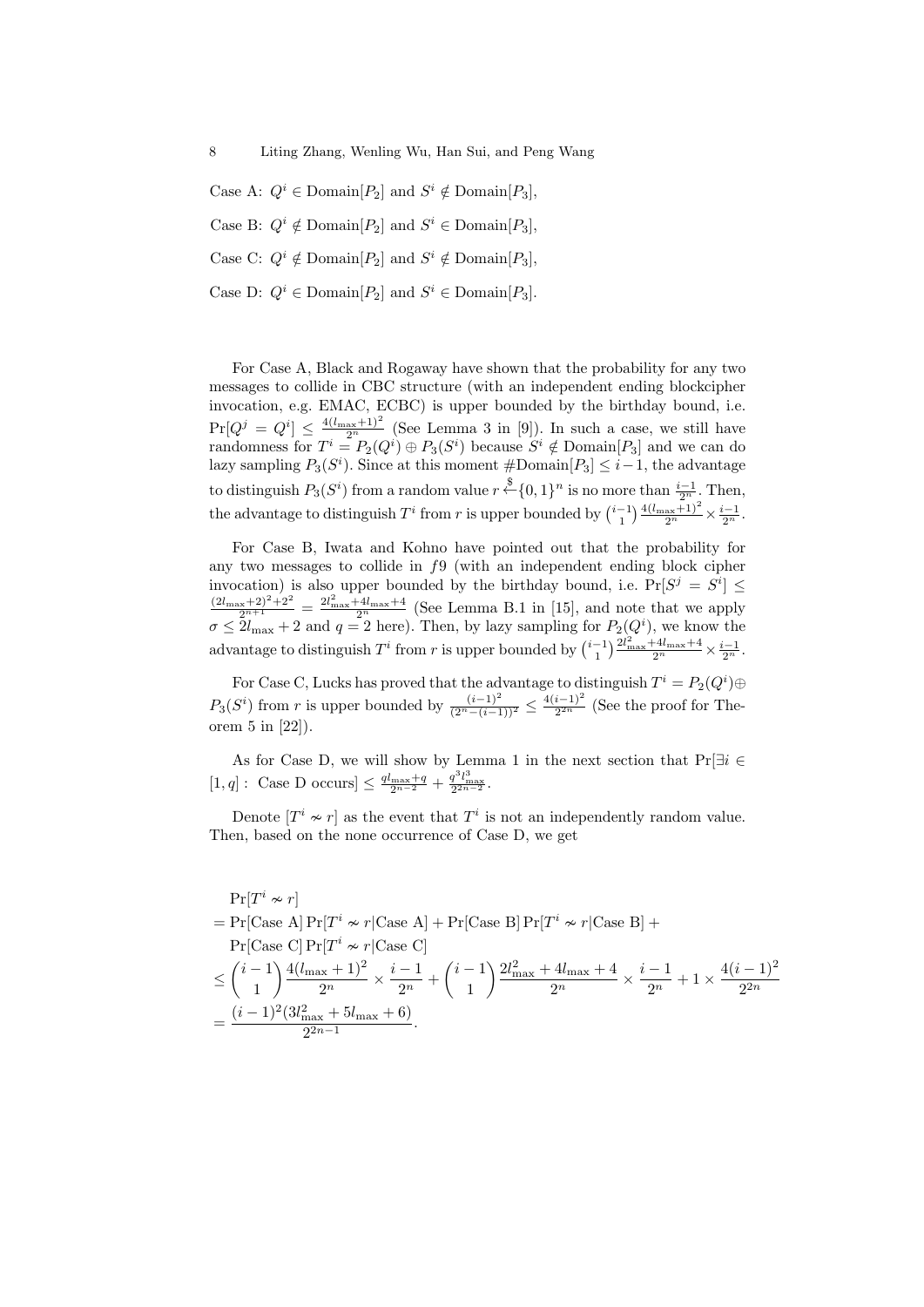This allows us to have

Pr[3kf9[*P*] doesn*′* t output *q* random values]

$$
\leq \Pr[\text{Case D}] + \sum_{i=1}^{q} \Pr[T^{i} \sim r]
$$
  
\n
$$
\leq \frac{q l_{\max} + q}{2^{n-2}} + \frac{q^{3} l_{\max}^{3}}{2^{2n-2}} + \sum_{i=1}^{q} \frac{(i-1)^{2} (3 l_{\max}^{2} + 5 l_{\max} + 6)}{2^{2n-1}}
$$
  
\n
$$
\leq \frac{q l_{\max} + q}{2^{n-2}} + \frac{2 q^{3} l_{\max}^{3} + q^{3} l_{\max}^{2} + 2 q^{3} l_{\max} + 2 q^{3}}{2^{2n-1}}
$$
  
\n
$$
= \epsilon,
$$

which implies  $Pr[\mathcal{A}^{3kf9[P]} = 1] \ge \frac{N}{2^{qn}} \times (1 - \epsilon)$  by applying it to inequality (1).

#### *Comparison.*

By the above analysis, we can get

$$
\Pr[\mathcal{A}^R = 1] - \Pr[\mathcal{A}^{3k \mathrm{f} 9[P]} = 1] \le \frac{N}{2^{qn}} - \frac{N}{2^{qn}} \times (1 - \epsilon) \le \frac{N}{2^{qn}} \times \epsilon \le \epsilon.
$$

On the other side, if we define  $Tset_0$  and by similar analysis we can get

$$
\Pr[\mathcal{A}^R = 0] - \Pr[\mathcal{A}^{3k \text{f}9[P]} = 0] \le \epsilon,
$$

which implies  $(1 - \Pr[A^R = 1]) - (1 - \Pr[A^{\text{3kf9}[P]} = 1]) \leq \epsilon$ . Thus we get  $\Pr[\mathcal{A}^{3\text{kf9}[P]}=1]-\Pr[\mathcal{A}^R=1]\leq \epsilon.$ 

Finally, we conclude

$$
|\Pr[\mathcal{A}^{3k\mathfrak{f}9[P]} = 1] - \Pr[\mathcal{A}^R = 1]| \le \frac{q l_{\max} + q}{2^{n-2}} + \frac{2q^3 l_{\max}^3 + q^3 l_{\max}^2 + 2q^3 l_{\max} + 2q^3}{2^{2n-1}}.
$$

Based on the main theorem, we can say that  $3kf9[E]$  is a PRF if blockcipher *E* is secure. More precisely, we have

**Theorem 2.** *If blockcipher*  $E : \mathcal{K}_E \times \{0,1\}^n \to \{0,1\}^n$  *is a PRP, then* 3kf9[*E*] *is a PRF for all adversaries, who make at most q queries, each of which is no longer than l*max *blocks. That is,*

$$
\begin{aligned} &\text{Adv}_{3\text{kf9}[E]}^{\text{prf}}(t,q,\mu) \le \frac{q l_{\text{max}} + q}{2^{n-2}} + \frac{2q^3 l_{\text{max}}^3 + q^3 l_{\text{max}}^2 + 2q^3 l_{\text{max}} + 2q^3}{2^{2n-1}} + 3 \text{Adv}_{E}^{\text{prp}}(t', q', \mu'),\\ &\text{where } t' = t + O(t), \, q' \le q(l_{\text{max}} + 1), \text{ and } \mu' \le \mu + qn. \end{aligned}
$$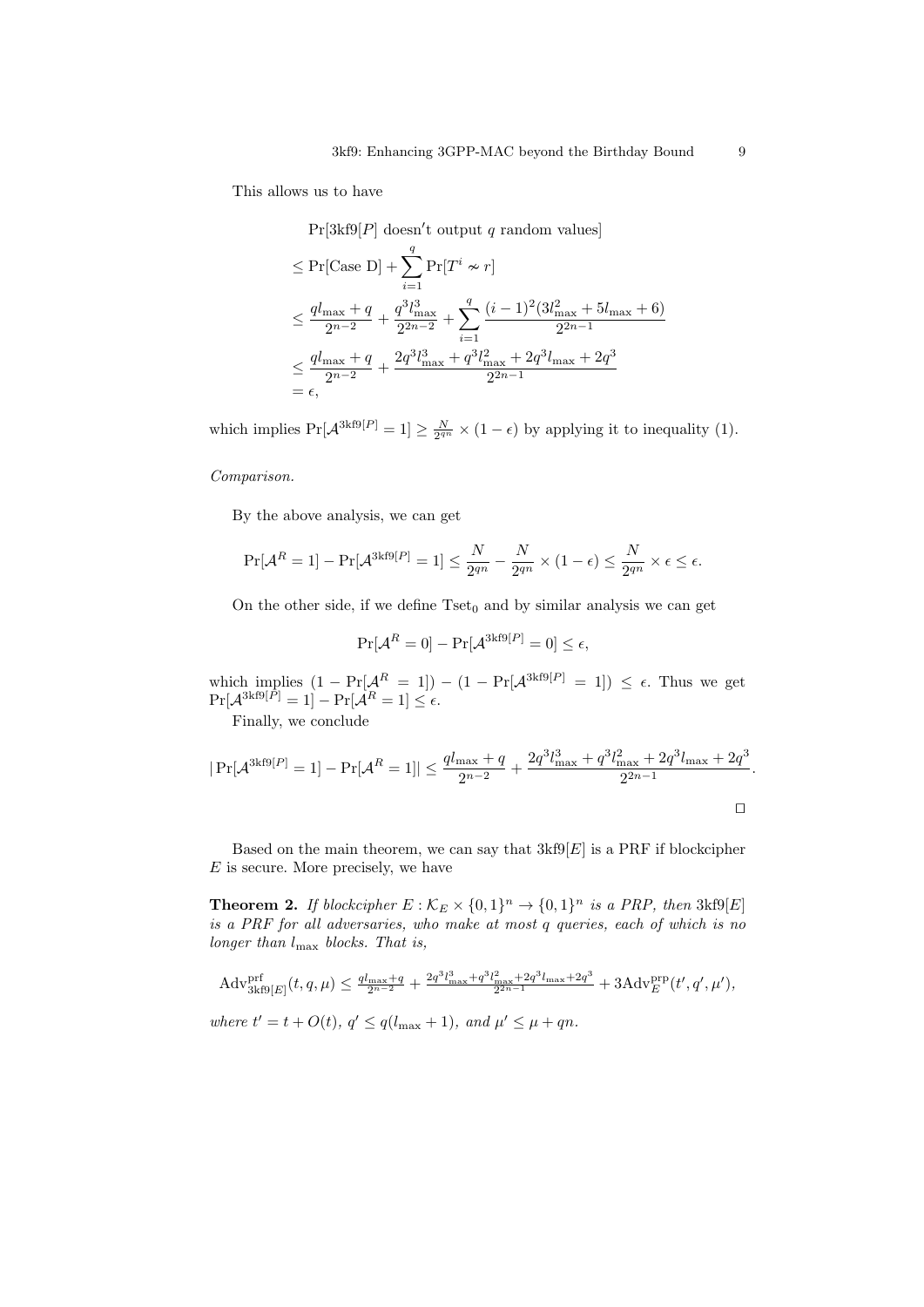## **4 Key Lemma**

The none occurrence of Case D implies the *q* pairs  $(Q^i, S^i)$   $(i = 1, 2, \dots, q)$  are *free.* By "free", we mean for each  $i \in [1, q]$ , either  $Q^i$  is unique in its corresponding sequence  $Q^1, Q^2, \cdots, Q^q$  or  $S^i$  is unique in its corresponding sequence  $S^1, S^2, \cdots, S^q$ . This property is closely related to the newly appeared Cover Free notion [12], which says the *q* outputs  $(N_1^i, N_2^i, \cdots, N_w^i)$  ( $1 \le i \le q$ ) from a coverfree function should satisfy the following property. For each *i*, there exists at least one  $j \in [1, w]$  such that  $N_j^i$  is unique in its own subsequence  $N_j^1, N_j^2, \cdots, N_j^q$ . Unfortunately, the internal structure  $\underline{\text{CBC}}[P_1]$  can not satisfy the cover free property, when its outputs are made public. However, if adversaries can not get its internal states,  $\underline{\text{CBC}}[P_1]$  holds a similar property, as the following lemma says.

**Lemma 1.** If  $P_1$ ,  $P_2$  and  $P_3$  are independently random permutations from  $\text{Perm}(n)$ , *then for all computationally unbounded adversaries, who querying* 3kf9[*P*] *no more than q times, with each query no longer than l*max *blocks, the probability for internal states*  $(Q^i, S^i)$   $(i = 1, 2, \cdots, q)$  to satisfy Case D is upper bounded *by*

$$
\Pr[\exists i \in [1, q]: \text{ Case D occurs}] \le \frac{q l_{\max} + q}{2^{n-2}} + \frac{q^3 l_{\max}^3}{2^{2n-2}}.
$$

In the following proof, we will prove an even stronger result. That is, all the pairs  $(Y_l^i, S_l^i)$  for  $l = 1, 2, \cdots, L^i$  and  $i = 1, 2, \cdots, q$  are free with this probability, excluding the trivial case that  $(Y_l^i, S_l^i) = (Y_l^j, S_l^j)$  with  $l \leq d$ for two different messages  $M^i$  and  $M^j$ , which after being padded are written as  $M_1^i||M_2^i||\cdots||M_{L^i}^i$  and  $M_1^j||M_2^j||\cdots||M_{L^j}^j$  and having common prefix  $M_1^i||M_2^i||\cdots||M_d^i = M_1^j||M_2^j||\cdots||M_d^j$  for some  $d \le \min\{L^i, L^j\}$ . To do this, we check the process detail of  $\underline{\text{CBC}}[P_1]$  in dealing with the querying messages  $M^1$ ,  $M^2$ ,  $\cdots$ ,  $M^q$  step by step, and record every  $Y_l^i$  and  $S_l^i$  for  $l = 1, 2, \cdots, L^i$ and  $i = 1, 2, \dots, q$  with two sets YRange and SRange. By lazy sampling for  $P_1$ , we upper bound the probability for the events  $Y_l^i \in \text{YRange}$  and  $S_l^i \in \text{SRange}$ to occur at the same time, and in the end we sum up all these probabilities to get the final result.

*Proof.* For any *q* pairwise distinct queries  $M^1, M^2, \cdots, M^q$ , we use a program to show the process of  $CBC[P_1]$  in dealing with them, as in Fig. 3. To better analyze the target probability, we do lazy sampling for  $P_1$ . Furthermore, we denote three flags Zero, Cover and Bad. Zero is used to identify whether there exists  $Y_l^i = 0^n$ , which may be easily used to undermine the freeness consistence of  $(Y_l^i, S_l^i)$  for  $l = 1, 2, \cdots, L^i$  and  $i = 1, 2, \cdots, q$ . Cover is used directly to identify the freeness of  $(Y_l^i, S_l^i)$ . Either [Zero = True] or [Cover = True] implies  $[Bad = True],$  so  $Pr[\exists i \in [1, q]:$  Case D occurs $] = Pr[Bad = True] \le Pr[Zero =$  $True$  +  $Pr[Cover = True]$ .

Then, it is easy to get that Pr[Zero = True]  $\leq \sum_{j=1}^{q(l_{\text{max}}+1)} \frac{1}{2^n-(j-1)} \leq$  $\frac{q(l_{\text{max}}+1)}{2^{n-1}}$ , because for the *q* messages whose length is no more than  $l_{\text{max}}+1$ blocks after being padded, we do no more than  $q(l_{\text{max}} + 1)$  lazy sampling for  $P_1$ ,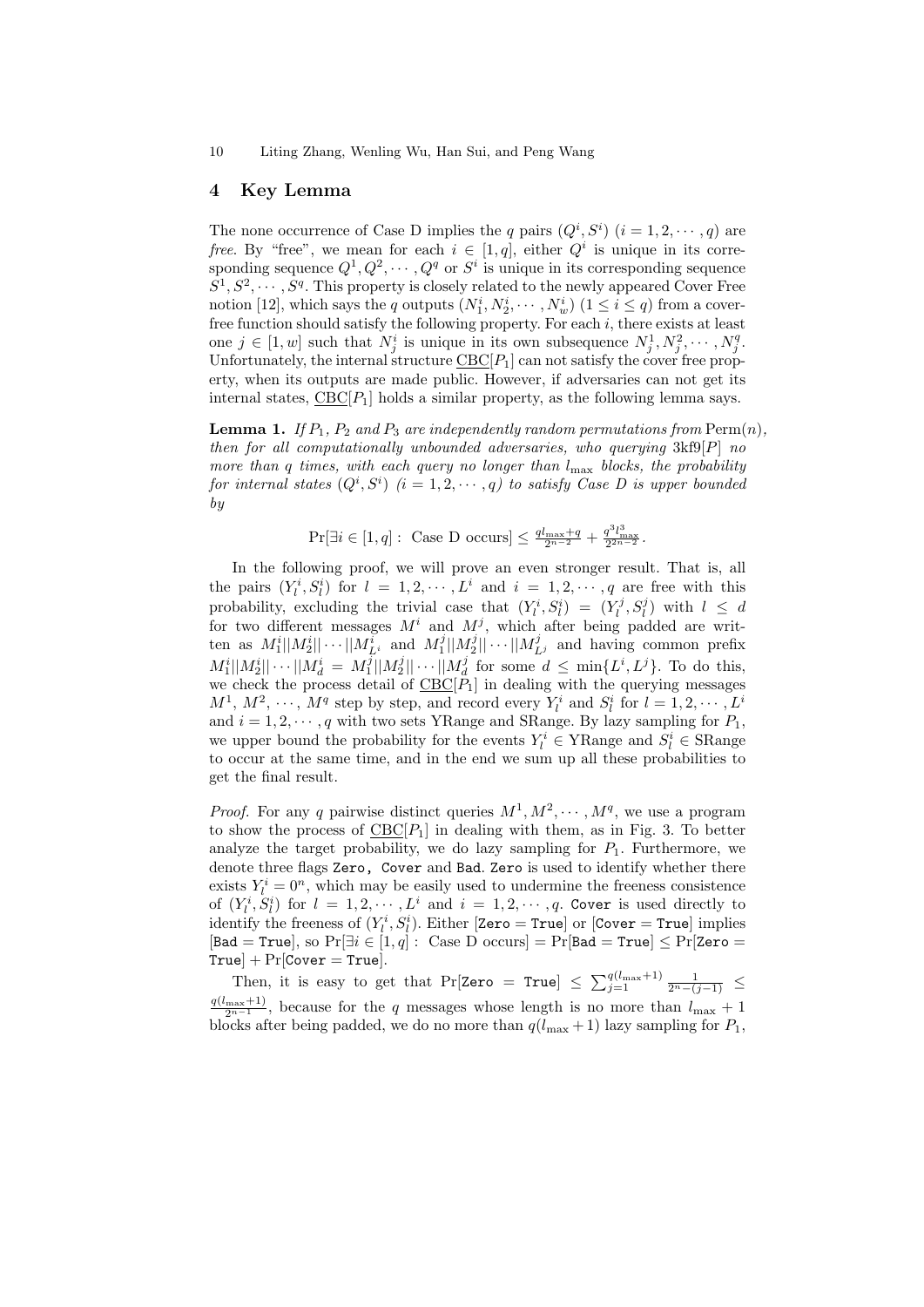**00**. Domain[*P*1]*,* Range[*P*1]*,* YRange*,* SRange *← ϕ*; Zero*,* Cover*,* Bad *←* False; for  $\mathcal{A}$ 's *i*-th query  $M^i \in \{0,1\}^*$ , **do** 01.  $M^i \leftarrow M^i ||10^{n-1-|M^i| \bmod n}; M_1^i M_2^i \cdots M_{L^i}^i \leftarrow \textbf{Partition}(M^i);$ 02. *S*  $y_0^i \leftarrow 0^n; Y_0^i \leftarrow 0^n;$ 03. **for**  $l \leftarrow 1$  **to**  $L^i$  **do** 04.  $X_l^i \leftarrow Y_{l-1}^i \oplus M_l^i;$ 05. **if**  $X_i^i \in \text{Domain}[P_1]$  then  $Y_i^i \leftarrow P_1(X_i^i);$ 06. **else**  $Y_i^i \stackrel{\$}{\leftarrow} \{0,1\}^n \setminus \text{Range}[P_1];$  $\mathbf{07}$ . **if**  $Y_l^i = 0^n$  then Zero  $\leftarrow$  True; Bad  $\leftarrow$  True; end if 08. Range[ $P_1$ ]  $\leftarrow$  Range[ $P_1$ ]  $\cup$  { $Y_l^i$ }; 09. Domain $[P_1] \leftarrow$  Domain $[P_1] \cup \{X_l^i\};$ 10. **end if** 11. *S*  $S_{l-1}^i \leftarrow S_{l-1}^i \oplus Y_l^i;$ **12**. **if**  $Y_i^i \in \text{YRange and } S_i^i \in \text{SRange and}$ **13**.  $\qquad \qquad \nexists j < i \text{ s.t. } M_1^i ||M_2^i || \cdots ||M_l^i = M_1^j ||M_2^j || \cdots ||M_l^j$ **14**. **then** Cover *←* True; Bad *←* True; 15. **else** YRange  $\leftarrow$  YRange  $\cup$  { $Y_i^i$ }; SRange  $\leftarrow$  SRange  $\cup$  { $S_i^i$ }; 16. **end if** 17. **end for**

**Fig. 3.** A program showing the process of  $CBC[P_1]$ 

and in the *j*-th sampling for a new output *Y*,  $Pr[Y = 0^n] \le \frac{1}{2^n - (j-1)}$ . Here we use  $q(l_{\text{max}} + 1) < 2^{n-1}$  to get the final bound.

To upper bound  $Pr[Cover = True]$  for all  $(Y_i^i, S_i^i)$ , we will upper bound the probability for each lazy sampling that may result in the occurrence of  $[Y_l^i \in \text{YRange} \land S_l^i \in \text{Skange}]$  with  $l = 1, 2, \dots, L^i$  and  $i = 1, 2, \dots, q$ , and then sum up them. For better understanding the following analysis, we work on a simple case first (see Fig. 4 for an illustration), and then generalize it step by step.



**Fig. 4.** An insight view on the internal structure of  $\text{CBC}[P_1]$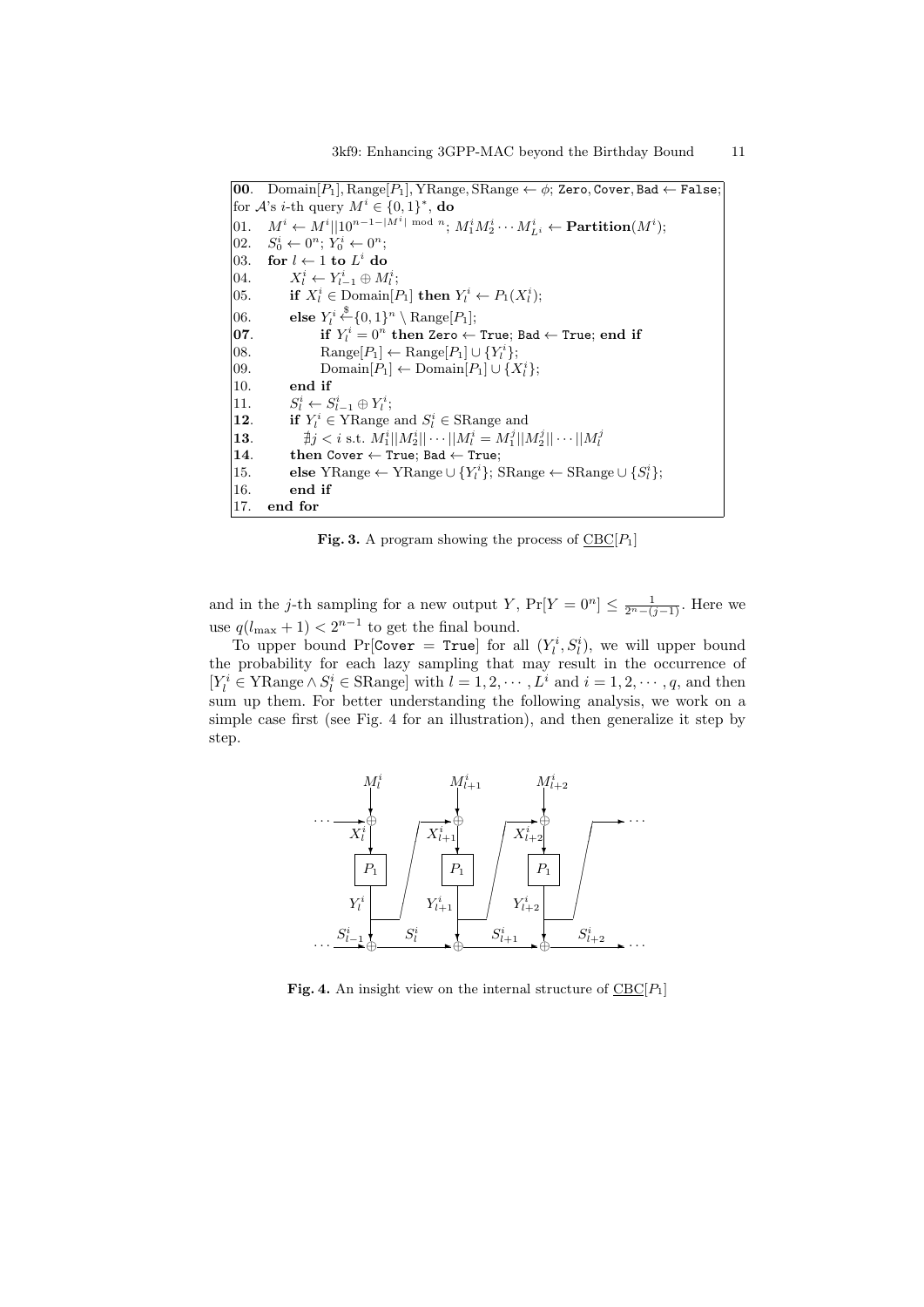#### **4.1 The Most Common Case.**

For a new input  $X^i_l \notin \text{Domain}[P_1]$ , we will choose a value  $Y^i_l$  $\overset{\$}{\leftarrow} \{0,1\}^n \backslash \text{Range}[P_1]$ by lazy sampling. Since  $Y_l^i$  is a new output, it is definite that  $(Y_l^i, S_l^i)$  is consistent with the previous pairs for freeness. However, if it happens that  $X_{l+1}^i = Y_l^i \oplus$  $M_{l+1}^i \in \text{Domain}[P_1]$ , then event  $[Y_{l+1}^i \in \text{YRange}]$  would occur, and the freeness consistence of pairs will rely only on the none occurrence of the event  $[S^i_{l+1} \in$ SRange]. Consider the following two subcases:

- 1.  $X_{l+1}^i = X_l^i$ . This implies  $Y_{l+1}^i = Y_l^i$  and  $S_{l+1}^i = S_{l-1}^i$ , and thus undermining the freeness consistence. The probability for this event to occur is no more than  $Pr[X_{l+1}^i = X_l^i] = Pr[Y_l^i = X_l^i \oplus M_{l+1}^i] \le \frac{1}{2^n - \# \text{Range}[P_1]} \le \frac{1}{2^{n-1}}$ , where we assume  $\#\text{Range}[P_1] < 2^{n-1}$ .
- 2.  $X_{l+1}^i \in \text{Domain}[P_1] \setminus \{X_l^i\}$ . This implies  $Y_l^i \oplus M_{l+1}^i \in \text{Domain}[P_1] \setminus \{X_l^i\}$ , and so  $Y_l^i$  has no more than  $\#\text{Domain}[P_1] \setminus \{X_l^i\}$  choices. Choose any one such choice and fix  $Y_l^i$ , then  $Y_{l+1}^i = P_1(X_{l+1}^i) = P_1(Y_l^i \oplus M_{l+1}^i)$  would be fixed, so is  $S_{l+1}^i = \sum_{c=1}^{l+1} Y_c^i$ . On the other hand, the elements in SRange are  $\sum_{c=1}^{d} Y_c^j$   $(1 \leq d \leq L^j, 1 \leq j \leq i-1)$  and  $\sum_{c=1}^{d} Y_c^i$   $(1 \leq d \leq l)$ . Then, event  $[S_{l+1}^i \in \text{SRange}]$  implies no more than  $\# \text{SRange}$  equations, all of which can be written as linear combination of  $Y_b^a$  equals to linear combination of message blocks (i.e.  $M_{l+1}^i \oplus M_{b+1}^a$  or  $0^n$ ) with  $0 \leq b \leq L^a$ ,  $1 \leq a \leq i-1$  or  $0 \leq b \leq l-1$ ,  $a = i$ . Specially, note that  $Y_l^i$  is not included here because  $X_{l+1}^i \in \text{Domain}[P_1] \setminus \{X_l^i\}$  implies  $Y_l^i$  can be written as  $M_{l+1}^i \oplus X_{l+1}^i = M_{l+1}^i \oplus \overline{Y} \oplus \overline{M}$ , where  $\overline{Y}$  and  $\overline{M}$  appear in the previous  $(Y, S)$  pairs and queries respectively  $(\overline{Y}$  may be  $0^n$  if  $b = 0$ ). Furthermore, notice that we have upper bounded  $Pr[Y = 0^n]$  by analyzing [Zero = True], so we can assume all  $Y_b^a$  ( $b \ge 1$ ) are non-zero values. Then, excluding the trivial case that two different messages would collide in their common prefix part, the possibility for each of these equations to hold is no more than 1/2<sup>*n*−1</sup>, because all  $Y_b^a$  (*b* ≥ 1) are chosen by the previous lazy samplings, from a space with roughly  $2^n - #Domain[P_1] - #Range[P_1] - 1 \leq 2^{n-1}$ size.  $2^n - \text{\#Range}[P_1]$  is naturally understood, "1" is respect to  $0^n$ , and " $\#$ Domain $[P_1]$ " is respect to the number of bad points that may result in  $Y_b^a \oplus M_{b+1}^a \in \text{Domain}[P_1]$ . So the linear combinations of  $Y_b^a$  has at least  $2^{n-1}$ possible values, and their real values are hidden in the internal structure  $CBC[P_1]$ , not known by adversaries. So, in this subcase,

$$
\Pr[Y_{l+1}^i \in \text{Range}[P_1] \setminus \{Y_l^i\} \land S_{l+1}^i \in \text{SRange}]
$$
\n
$$
= \Pr[X_{l+1}^i \in \text{Domain}[P_1] \setminus \{X_l^i\} \land S_{l+1}^i \in \text{SRange}]
$$
\n
$$
= \Pr[Y_l^i \oplus M_{l+1}^i \in \text{Domain}[P_1] \setminus \{X_l^i\} \land S_{l+1}^i \in \text{SRange}]
$$
\n
$$
\leq \Pr[Y_l^i \oplus M_{l+1}^i \in \text{Domain}[P_1] \setminus \{X_l^i\} \times \Pr[S_{l+1}^i \in \text{SRange}]
$$
\n
$$
\leq \frac{\# \text{Domain}[P_1] \setminus \{X_l^i\}}{2^n - \# \text{Range}[P_1]} \times \frac{\# \text{SRange}}{2^{n-1}}
$$
\n
$$
\leq \frac{(\# \text{Domain}[P_1])^2}{2^{2n-2}},
$$
\n(11)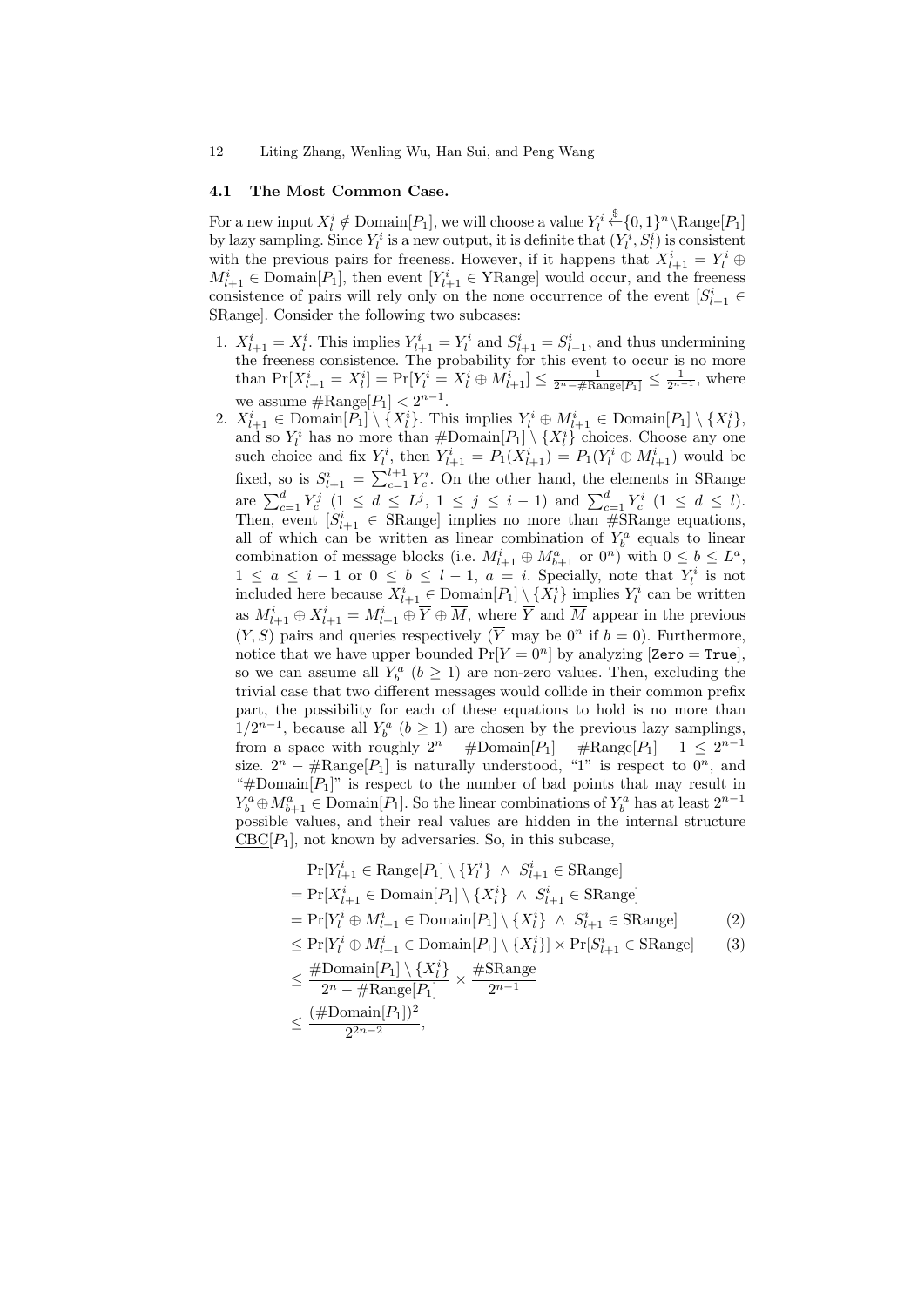Where we apply  $\#\text{Range}[P_1] < 2^{n-1}$ . Notice that  $P_1[X_i^i] = Y_i^i$  $\xleftarrow{\$} \{0,1\}^n \setminus$ Range $[P_1]$  is a new lazy sampling, and  $S_{l+1}^i \in \text{SRange}$  is only related with previous lazy samplings  $(X_{l+1}^i \in \text{Domain}[P_1] \setminus \{X_l^i\}$  implying  $Y_l^i = M_{l+1}^i \oplus$  $\overline{Y} \oplus \overline{M}$  can be calculated by the previous pairs and queries), so the probability in (2) can be separated, thus we obtain inequality (3).

In this most common case, the probability for lazy sampling  $P_1[X_l^i] = Y_l^i$  $\xleftarrow{\$} \{0,1\}^n \setminus$ Range[ $P_1$ ] to undermine the freeness consistence is at most  $\frac{1}{2^{n-1}} + \frac{(\# \text{Domain}[P_1])^2}{2^{2n-2}}$ .

#### **4.2 Generalized Case 1.**

The above lazy sampling may further induce the occurrence of event  $[X_{l+2}^i \in$ Domain $[P_1]$ , so the previous analysis is not complete, and here we generalize it in this direction.

Suppose  $P_1[X_i^i] = Y_i^i \stackrel{\$}{\leftarrow} \{0,1\}^n \setminus \text{Range}[P_1] \text{ induces series of occurrences, i.e.}$ Large  $X_{l+1}^i \in \text{Domain}[P_1]$ ,  $[X_{l+2}^i \in \text{Domain}[P_1]]$ ,  $\cdots$ ,  $[X_{l+u-1}^i \in \text{Domain}[P_1]]$ , with  $u \leq L^i - l + 1$ , let us consider the probability to undermine the freeness consistence. First, we have  $Pr[X_{l+1}^i = X_l^i] \leq \frac{1}{2^{n-1}}$  as before. Then, conditioned on  $X_{l+1}^i \neq X_l^i$ , those  $u-1$  events imply  $Y_l^i \oplus M_{l+1}^i \in \text{Domain}[P_1] \setminus \{X_{l+1}^i\}$ and  $Y_{l+a}^i \oplus M_{l+a+1}^i \in \text{Domain}[P_1]$  for  $1 \le a \le u-2$ , and so  $Y_l^i$  has at most  $\#$ Domain $[P_1] \setminus \{X_{l+1}^i\}$  choices. Choose any one such choice and fix  $Y_l^i$ , then  $S_{l+a}^i$  $(0 \le a \le u - 1)$  are also fixed. To keep freeness consistence, none of the events  $[S_{l+1+a} \in \text{SRange} \cup \{S_l^i, S_{l+1}^i, \cdots, S_{l+a}^i\}]$   $(0 \le a \le u-2)$  should occur. These events imply no more than  $(u-1)$   $\#$ SRange +  $\frac{(u-1)(u-2)}{2}$  equations, and each has a probability of  $1/2^{n-1}$  to occur, with similar reasons given in the most common case. So, here the probability for this lazy sampling to keep freeness consistence is upper bounded by  $\frac{1}{2^{n-1}} + \frac{\# \text{Domain}[P_1] \setminus \{X_{l+1}^i\}}{2^n - \# \text{Range}[P_1]} \times \frac{(u-1) \# \text{Range} + \frac{(u-1)(u-2)}{2}}{2^{n-1}} \le$  $\sum_{a=1}^{u}(\frac{1}{2^{n-1}}+\frac{(\# \text{Domain}[P_1]+a-1)^2}{2^{2n-2}})$ . Notice that *u* is the number of invocations to  $P_1$  related to lazy sampling  $P_1[X_l^i] = Y_l^i$  $\overset{\$}{\leftarrow} \{0,1\}^n \setminus \text{Range}[P_1].$ 

## **4.3 Generalized Case 2.**

Since we assume adversaries can make any  $q$  pairwise distinct queries  $M^1$ ,  $M^2$ ,  $\cdots$ ,  $M<sup>q</sup>$ , it is possible that some queries share a common prefix. Here we generalize the probability for lazy sampling  $P_1[X_i^i] = Y_i^i$  $\overset{\$}{\leftarrow} \{0,1\}^n \setminus \text{Range}[P_1]$  to undermine the freeness consistence in this direction.

Without loss of generality, we assume  $M^i$ ,  $M^{i+1}$ ,  $\cdots$ ,  $M^{i+v-1}$  share a common prefix (This can be reached by sorting the queries), and  $M_l^i$  is the last block in their prefix. If  $X_{l+1}^{i+b} = Y_l^{i+b} \oplus M_{l+1}^{i+b} \notin \text{Domain}[P_1]$  for all  $b \in [0, v-1]$ , then  $Y_{l+1}^{i+b}$  can keep freeness consistence. However, if  $\exists b \in [0, v-1]$  s.t.  $X_{l+1}^{i+b}$  $Y_l^{i+b} \oplus M_{l+1}^{i+b} = X_l^{i+b} = X_l^i$ , then the events  $[Y_{l+1}^{i+b} = Y_l^{i+b}]$  and  $[S_{l+1}^{i+b} = S_{l-1}^{i+b}]$  will occur, and thus undermine the freeness consistence. This probability is no more than  $Pr[\exists b \in [0, v − 1], X_{l+1}^{i+b} = X_l^{i+b}]$  ≤  $\frac{v}{2^{n-1}}$ . Based on its none occurrence, we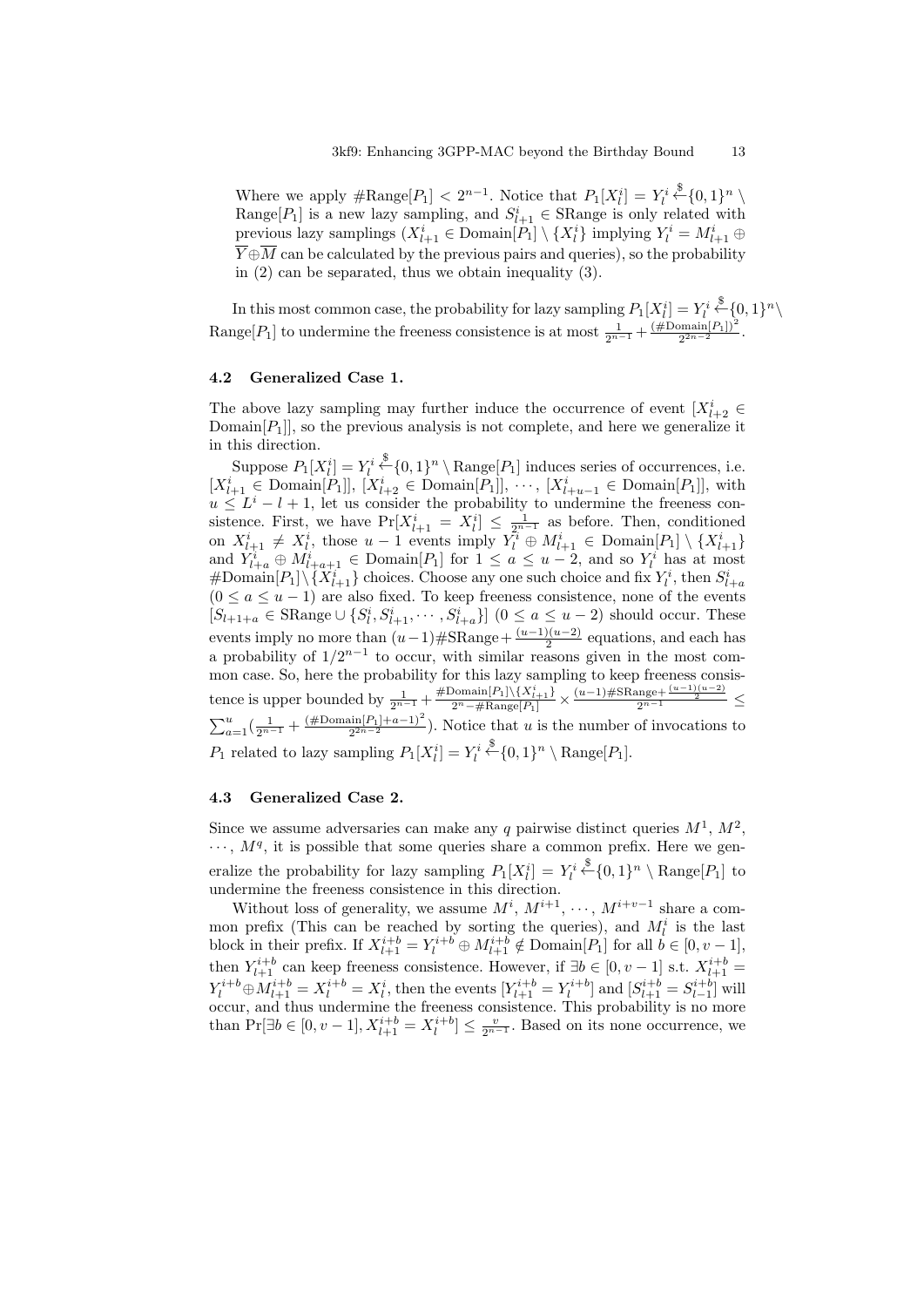focus on the probability of  $[\exists b \in [0, v-1], X_{l+1}^{i+b} \in \text{Domain}[P_1] \setminus \{X_l^i\}].$  Note that some particular choices of  $Y_l^i$  may result in several  $[X_{l+1}^{i+b} \in \text{Domain}[P_1] \setminus \{X_l^i\}$ to occur at the same time, and the number of  $Y_l^i$  that induces  $v'$  such events is no more than  $\#\text{Domain}[P_1]v/v'$ . W.l.o.g. we assume  $X_{l+1}^i, X_{l+1}^{i+1}, \cdots, X_{l+1}^{i+v'-1} \in$ Domain $[P_1] \setminus \{X_l^i\}$  for some  $v' \in [1, v]$ . Choose any one such  $Y_l^i$  and fix it, then  $Y_{l+1}^i, Y_{l+1}^{i+1}, \cdots, Y_{l+1}^{i+v'-1}$  would be fixed, so are  $S_{l+1}^i, S_{l+1}^{i+1}, \cdots, S_{l+1}^{i+v'-1}$ . The events  $[S_{l+1}^{i+j} \in \text{SRange} \cup \{S_{l+1}^{i}, S_{l+1}^{i+1}, \cdots, S_{l+1}^{i+j-1}\}]$   $(0 \leq j \leq v'-1)$  imply no more than  $v' \# \text{SRange} + \frac{v'(v'-1)}{2}$  $\frac{2^{n-1}}{2}$  equations, with probability  $1/2^{n-1}$  to occur each. Then it is not hard to get the probability to keep freeness consistence in this case is no more than  $\frac{v}{2^{n-1}} + \frac{\# \text{Domain}[P_1]v/v'}{2^n - \# \text{Range}[P_1]} \times \frac{v' \# \text{Range}v''(v'-1)}{2^{n-1}} \le$  $\sum_{b=1}^{v}(\frac{1}{2^{n-1}}+\frac{(\# \text{Domain}[P_1]+b-1)^2}{2^{2n-2}})$ . Notice that *v* is the number of invocations to  $P_1$  related to lazy sampling  $P_1[X_l^i] = Y_l^i$  $\overset{\$}{\leftarrow} \{0,1\}^n \setminus \text{Range}[P_1].$ 

## **4.4 The Most General Case.**

Based on the above, we generalize the most common case in two directions, as in Generalized case 1 and 2.

The analysis here is the same as that in Generalized case 2, until  $Y_l^i$  is fixed. and w.l.o.g. we assume  $X_{l+1}^i, X_{l+1}^{i+1}, \cdots, X_{l+1}^{i+v'-1} \in \text{Domain}[P_1] \setminus \{X_l^i\}$  for some  $v' \in [1, v]$  occurs. Then we take Generalized case 1 into account.

Suppose for  $X_{l+1}^{i+b}$   $(0 \le b \le v'-1)$ , its following calls to  $P_1$   $X_{l+2}^{i+b}$ ,  $X_{l+3}^{i+b}$ ,  $\cdots$ ,  $X_{l+u[b]-1}^{i+b} \in \text{Domain}[P_1]$ , with  $u[b] \leq L^{i+b}-l+1$ . Then  $S_l^{i+b}$ ,  $S_{l+1}^{i+b}$ ,  $\cdots$ ,  $S_{l+u[b]-1}^{i+b}$ can be fixed by  $Y_l^i$ . The events  $[S_{l+a+1}^{i+b} \in \text{SRange} \cup \{S_l^{i+b}, S_{l+1}^{i+b}, \cdots, S_{l+a}^{i+b}\}]$  with  $0 \le a \le u[b]-2$  and  $0 \le b \le v'-1$  imply no more than  $\sum_{w=1}^{s}$  (#SRange+*w*-1) equations  $(s = \sum_{b=0}^{v'-1} u[b]$ , with probability  $1/2^{n-1}$  to occur each. Then we can get the probability for lazy sampling  $P_1[X_l^i] = Y_l^i$  $\overset{\$}{\leftarrow} \{0,1\}^n \setminus \text{Range}[P_1]$  to undermine the freeness consistence is at most  $\frac{v}{2^{n-1}} + \frac{\# \text{Domain}[P_1]v/v'}{2^n - \# \text{Range}[P_1]} \times \frac{\sum_{w=1}^{s} (\# \text{Range} + w - 1)}{2^{n-1}} \le$  $\sum_{w=1}^{s}(\frac{1}{2^{n-1}}+\frac{(\# \text{Domain}[P_1]+\#v-1)^2}{2^{2n-2}})$ . Notice that  $s=\sum_{b=0}^{v'-1}u[b]$  is the number of invocations to  $P_1$  related to lazy sampling  $P_1[X_l^i] = Y_l^i$  $\overset{\$}{\leftarrow} \{0,1\}^n \setminus \text{Range}[P_1].$ 

## **4.5 Summing Up.**

From the most common case to the most general case, we have observed that for every lazy sampling  $P_1[X_l^i] = Y_l^i$  $\overset{\$}{\leftarrow} \{0,1\}^n \setminus \text{Range}[P_1]$ , its probability to undermine the freeness consistence is no more than  $\sum_{w=1}^{s} \left( \frac{1}{2^{n-1}} + \frac{(\# \text{Domain}[P_1] + w - 1)^2}{2^{2n-2}} \right)$ , where  $s$  is the number of invocations to  $P_1$  related to this lazy sampling. Suppose in dealing with  $M^1, M^2, \cdots, M^q$ , we do *z* times lazy sampling in total, and the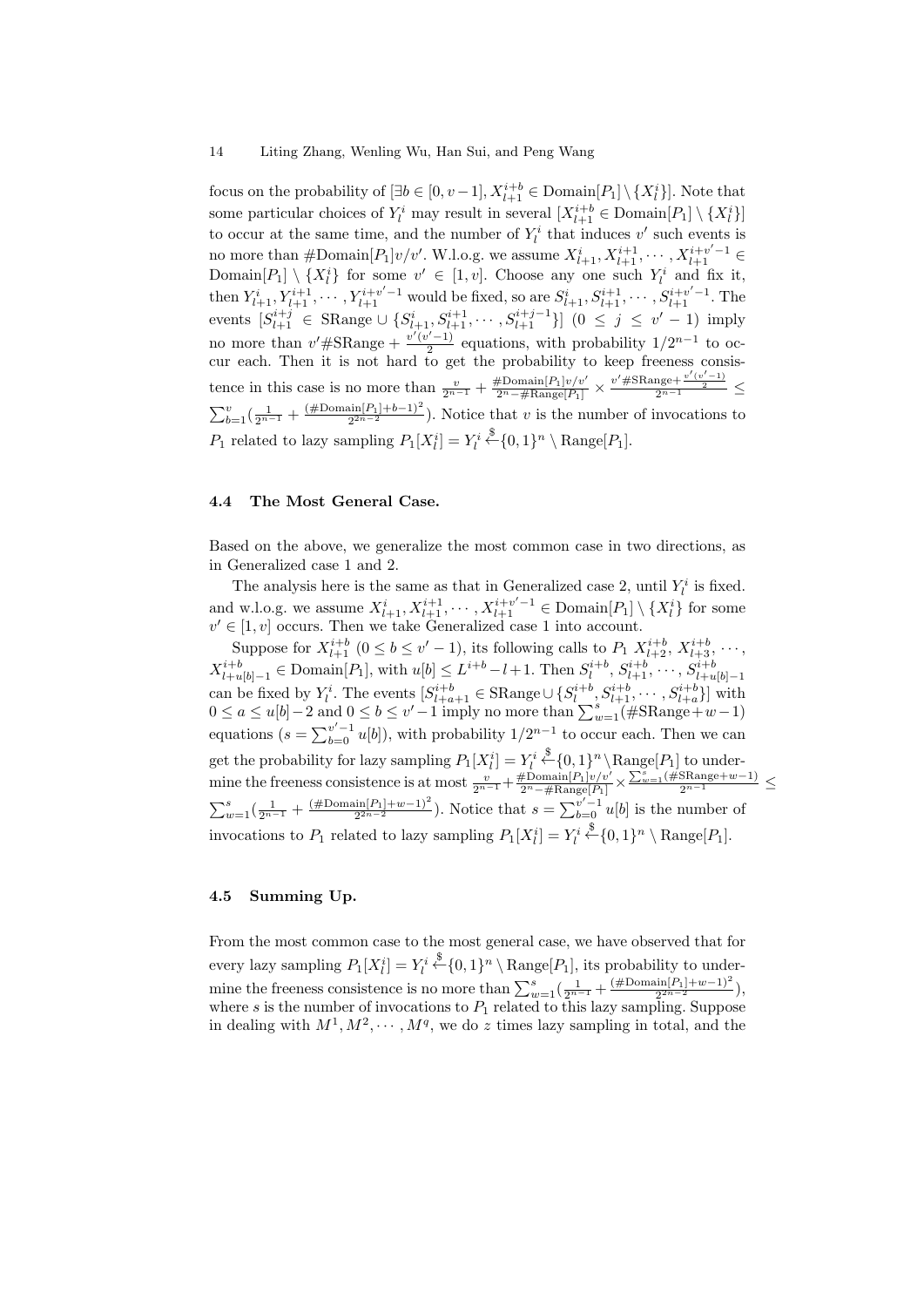invocations to  $P_1$  related to them are  $s_1, s_2, \dots, s_z$  respectively. Thus,

$$
\Pr[\text{Cover} = \text{True}] \le \sum_{j=1}^{z} \Pr[\text{Cover} = \text{True in lazy sampling } j] \n\le \sum_{j=1}^{z} \sum_{w=1}^{s_j} \left( \frac{1}{2^{n-1}} + \frac{(\# \text{Domain}[P_1] + w - 1)^2}{2^{2n-2}} \right) \n\le \frac{q(l_{\text{max}} + 1)}{2^{n-1}} + \sum_{w=1}^{q(l_{\text{max}} + 1)} \frac{(w - 1)^2}{2^{2n-2}} \n\le \frac{ql_{\text{max}} + q}{2^{n-1}} + \frac{q^3 l_{\text{max}}^3}{2^{2n-2}},
$$

where we apply  $\sum_{j=1}^{z} s_j \leq q(l_{\text{max}} + 1)$  and note that  $\#\text{Domain}[P_1]$  is a variable growing from 0 to some value no larger than  $q(l_{\text{max}} + 1)$ , with lazy samplings.

At last, we get  $Pr[\exists i \in [1, q]: \text{ Case D occurs}] = Pr[\text{Bad} = \text{True}] \le Pr[\text{Zero} =$  $\texttt{True}]+\Pr[\texttt{Cover}=\texttt{True}]\leq \frac{q(l_{\max}+1)}{2^{n-1}}+\frac{ql_{\max}+q}{2^{n-1}}+\frac{q^3l_{\max}^3}{2^{2n-2}}=\frac{ql_{\max}+q}{2^{n-2}}+\frac{q^3l_{\max}^3}{2^{2n-2}}.~~~\Box$ 

## **5 Some Suggestions**

The key size in 3kf9 is three times of that for its underlying blockcipher, and this may be too large to be stored securely in some resource-restricted environments. For such cases, we give the following solutions:

- 1. Derive a master key  $K \xleftarrow{\$} \{0,1\}^k$ , and generate  $K_i = E_K(\text{Cst}_i)$   $(i = 1, 2, 3)$ with three different constants  $\text{Cst}_i$ . Then we need only to store the master key *K* securely. The security of the resulting scheme is still guaranteed by the PRP assumption on blockcipher *E*.
- 2. Derive  $K_1 \stackrel{\$}{\leftarrow} \{0,1\}^k$ , and generate  $K_i = K_1 \oplus \text{Cst}_i$  for  $i = 2,3$ , with two nonzero constants  $\text{Cst}_2$ ,  $\text{Cst}_3$ . Then we need only to store  $K_1$  securely. However, this solution requires blockcipher *E* should be a RK-PRP (pseudorandom against a kind of related-key attacks) [15].

We warn that generating  $K_2 = E_{K_1}(\text{Cst}_2)$  and  $K_3 = E_{K_1}(\text{Cst}_3)$  may result in security flaws in 3kf9, because  $E_K(K\oplus \cdot)$  may not reach pseudorandomness given  $E$  is a PRP [29].

3. Adopt a beyond-birthday-bound tweakable blockcipher TBC as the underlying primitive in 3kf9. Then, we can replace  $E_{K_1}$ ,  $E_{K_2}$  and  $E_{K_3}$  by  $TBC_K^{T_1}$ ,  $TBC_K^{T_2}$  and  $TBC_K^{T_3}$ , where  $T_1, T_2, T_3$  are three public tweaks. Such a TBC has recently been introduced by Landecker, Shrimpton and Terashima [21], but the current TBC scheme still needs key size reducing.

Since CMAC has been widely used in practical applications [4], someone may want to use  $\text{CMAC}_{K_1}(\cdot) \oplus \text{CMAC}_{K_2}(\cdot)$  to get a highly secure MAC. We note that the precise security of this proposal is still unclear [30], and it is rate-2, implying more power consumption and lower efficiency in serial implementations.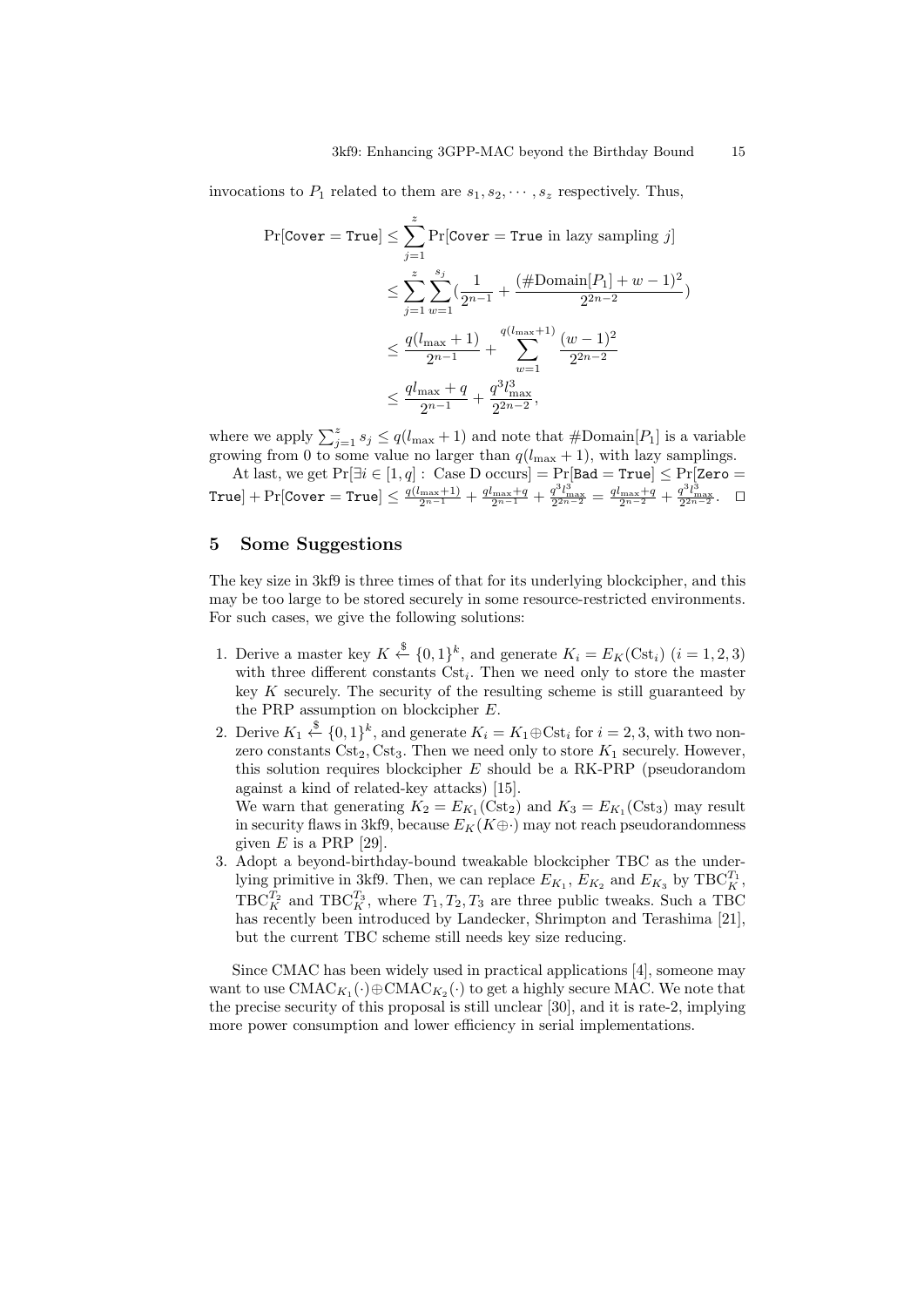## **6 Conclusion**

We propose a rate-1 CBC-based MAC 3kf9 with provable security beyond the birthday bound in this paper. 3kf9 is efficient for its rate-1 design, and highlysecure for its  $O(\frac{l^3 q^3}{2^{2n}})$  $\frac{l^3q^3}{2^{2n}} + \frac{lq}{2^n}$  PRF bound. Moreover, 3kf9 is light in the sense that it needs only XOR operations besides blockcipher invocations, and thus it immediately turns into a lightweight MAC when equipped with a lightwight blockcipher. However, its key size seems to be too large in some particular environments, requiring further improvements therefore.

**Acknowledgments.** The authors would like to thank the anonymous referees at both FSE 2012 and Asiacrypt 2012 and the attendees at ASK 2011 for their valuable comments. Special thanks to Lei Wang for pointing out a flaw in an earlier proof, to Tetsu Iwata for some technical comments, and to Yuefei Sui for some editorial comments. Furthermore, this work is supported by the National Natural Science Foundation of China (No. 61272476, 91118006, 60903219 and 61202422), and the National Grand Fundamental Research 973 Program of China .

## **References**

- 1. ISO/IEC 9797-1:1999. Information technology Security Techniques Message Authentication Codes (MACs) – Part 1: Mechanisms Using a Block Cipher. Revised by ISO/IEC 9797-1:2011.
- 2. Public Commnets. Available at: http://csrc.nist.gov/groups/ST/toolkit/ BCM/comments.html
- 3. Requirements for SHA-3 by NIST, Federal Register Vol. 72, No. 212. Available at: http://csrc.nist.gov/groups/ST/hash/sha-3/index.html
- 4. Special Publication 800-38B. Recommendation for Block Cipher Modes of Operation: The CMAC Mode for Authentication. National Institute of Standards and Technology. Available at: http://csrc.nist.gov/groups/ST/toolkit/BCM/ current\_modes.html
- 5. TS 33.105. 3G Security: Cryptographic Algorithm Requirements. Available at: http://www.3gpp.org/ftp/Specs/html-info/33-series.htm
- 6. TS 35.201. 3G Security: Specification of the 3GPP Confidentiality and Integrity Algorithms; Document 1: f8 and f9 Specifications. Available at: http://www.3gpp. org/ftp/Specs/html-info/35-series.htm
- 7. TS 35.202. 3G Security: Specification of the 3GPP Confidentiality and Integrity Algorithms; Document 2: Kasumi Specification. Available at: http://www.3gpp. org/ftp/Specs/html-info/35-series.htm
- 8. Bellare, M., Kilian, J., Rogaway, P.: The Security of Cipher Block Chaining. In: Desmedt, Y. (ed.) CRYPTO. Lecture Notes in Computer Science, vol. 839, pp. 341–358. Springer (1994)
- 9. Black, J., Rogaway, P.: CBC MACs for Arbitrary-Length Messages: The Three-Key Constructions. In: Bellare, M. (ed.) CRYPTO. Lecture Notes in Computer Science, vol. 1880, pp. 197–215. Springer (2000)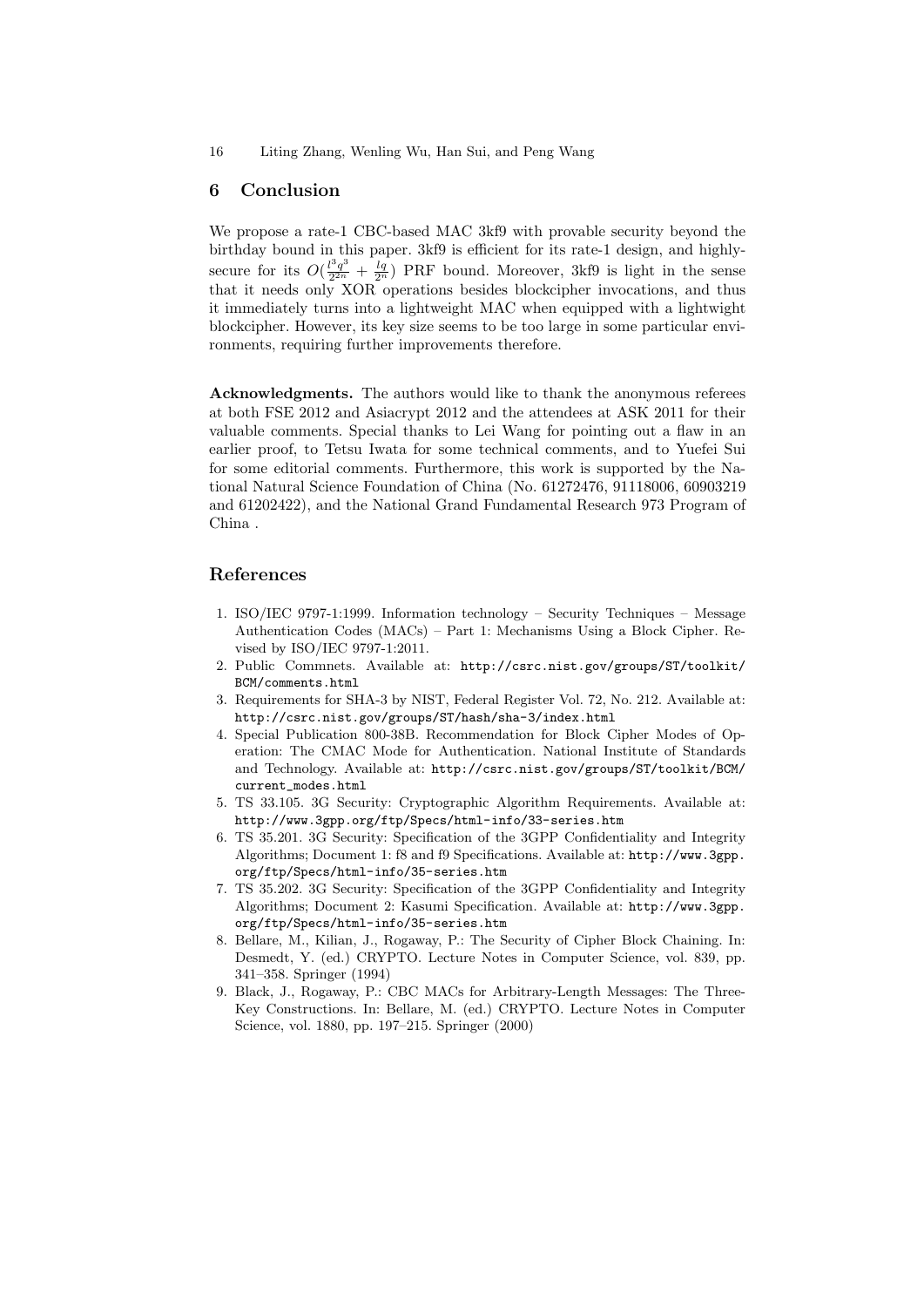- 10. Black, J., Rogaway, P.: A Block-Cipher Mode of Operation for Parallelizable Message Authentication. In: Knudsen, L.R. (ed.) EUROCRYPT. Lecture Notes in Computer Science, vol. 2332, pp. 384–397. Springer (2002)
- 11. Bogdanov, A., Knudsen, L.R., Leander, G., Paar, C., Poschmann, A., Robshaw, M.J.B., Seurin, Y., Vikkelsoe, C.: PRESENT: An Ultra-Lightweight Block Cipher. In: Paillier, P., Verbauwhede, I. (eds.) CHES. Lecture Notes in Computer Science, vol. 4727, pp. 450–466. Springer (2007)
- 12. Dodis, Y., Steinberger, J.P.: Domain Extension for MACs Beyond the Birthday Barrier. In: Paterson, K.G. (ed.) EUROCRYPT. Lecture Notes in Computer Science, vol. 6632, pp. 323–342. Springer (2011)
- 13. Gilbert, H., Minier, M.: New Results on the Pseudorandomness of Some Blockcipher Constructions. In: Matsui, M. (ed.) FSE. Lecture Notes in Computer Science, vol. 2355, pp. 248–266. Springer (2001)
- 14. Guo, J., Peyrin, T., Poschmann, A.: The PHOTON Family of Lightweight Hash Functions. In: Rogaway, P. (ed.) CRYPTO. Lecture Notes in Computer Science, vol. 6841, pp. 222–239. Springer (2011)
- 15. Iwata, T., Kohno, T.: New Security Proofs for the 3GPP Confidentiality and Integrity Algorithms. In: Roy, B.K., Meier, W. (eds.) FSE. Lecture Notes in Computer Science, vol. 3017, pp. 427–445. Springer (2004)
- 16. Iwata, T., Kurosawa, K.: OMAC: One-Key CBC MAC. In: Johansson, T. (ed.) FSE. Lecture Notes in Computer Science, vol. 2887, pp. 129–153. Springer (2003)
- 17. Iwata, T., Kurosawa, K.: On the Correctness of Security Proofs for the 3GPP Confidentiality and Integrity Algorithms. In: Paterson, K.G. (ed.) IMA Int. Conf. Lecture Notes in Computer Science, vol. 2898, pp. 306–318. Springer (2003)
- 18. Jaulmes, E., Joux, A., Valette, F.: On the Security of Randomized CBC-MAC ´ Beyond the Birthday Paradox Limit: A New Construction. In: Daemen, J., Rijmen, V. (eds.) FSE. Lecture Notes in Computer Science, vol. 2365, pp. 237–251. Springer (2002)
- 19. Joux, A., Poupard, G., Stern, J.: New Attacks against Standardized MACs. In: Johansson, T. (ed.) FSE. Lecture Notes in Computer Science, vol. 2887, pp. 170– 181. Springer (2003)
- 20. Knudsen, L.R., Mitchell, C.J.: Analysis of 3gpp-MAC and Two-key 3gpp-MAC. Discrete Applied Mathematics 128(1), 181–191 (2003)
- 21. Landecker, W., Shrimpton, T., Terashima, R.S.: Tweakable Blockciphers with Beyond Birthday-Bound Security. In: Safavi-Naini, R., Canetti, R. (eds.) CRYPTO. Lecture Notes in Computer Science, vol. 7417, pp. 14–30. Springer (2012)
- 22. Lucks, S.: The Sum of PRPs Is a Secure PRF. In: Preneel, B. (ed.) EUROCRYPT. Lecture Notes in Computer Science, vol. 1807, pp. 470–484. Springer (2000)
- 23. Minematsu, K.: How to Thwart Birthday Attacks against MACs via Small Randomness. In: Hong, S., Iwata, T. (eds.) FSE. Lecture Notes in Computer Science, vol. 6147, pp. 230–249. Springer (2010)
- 24. Nandi, M.: Fast and Secure CBC-Type MAC Algorithms. In: Dunkelman, O. (ed.) FSE. Lecture Notes in Computer Science, vol. 5665, pp. 375–393. Springer (2009)
- 25. Patarin, J.: Pseudorandom permutations based on the DES scheme. In: Cohen, G.D., Charpin, P. (eds.) EUROCODE. Lecture Notes in Computer Science, vol. 514, pp. 193–204. Springer (1990)
- 26. Patarin, J.: The "Coefficients H" Technique. In: Avanzi, R.M., Keliher, L., Sica, F. (eds.) Selected Areas in Cryptography. Lecture Notes in Computer Science, vol. 5381, pp. 328–345. Springer (2008)
- 27. Petrank, E., Rackoff, C.: CBC MAC for Real-Time Data Sources. J. Cryptology 13(3), 315–338 (2000)